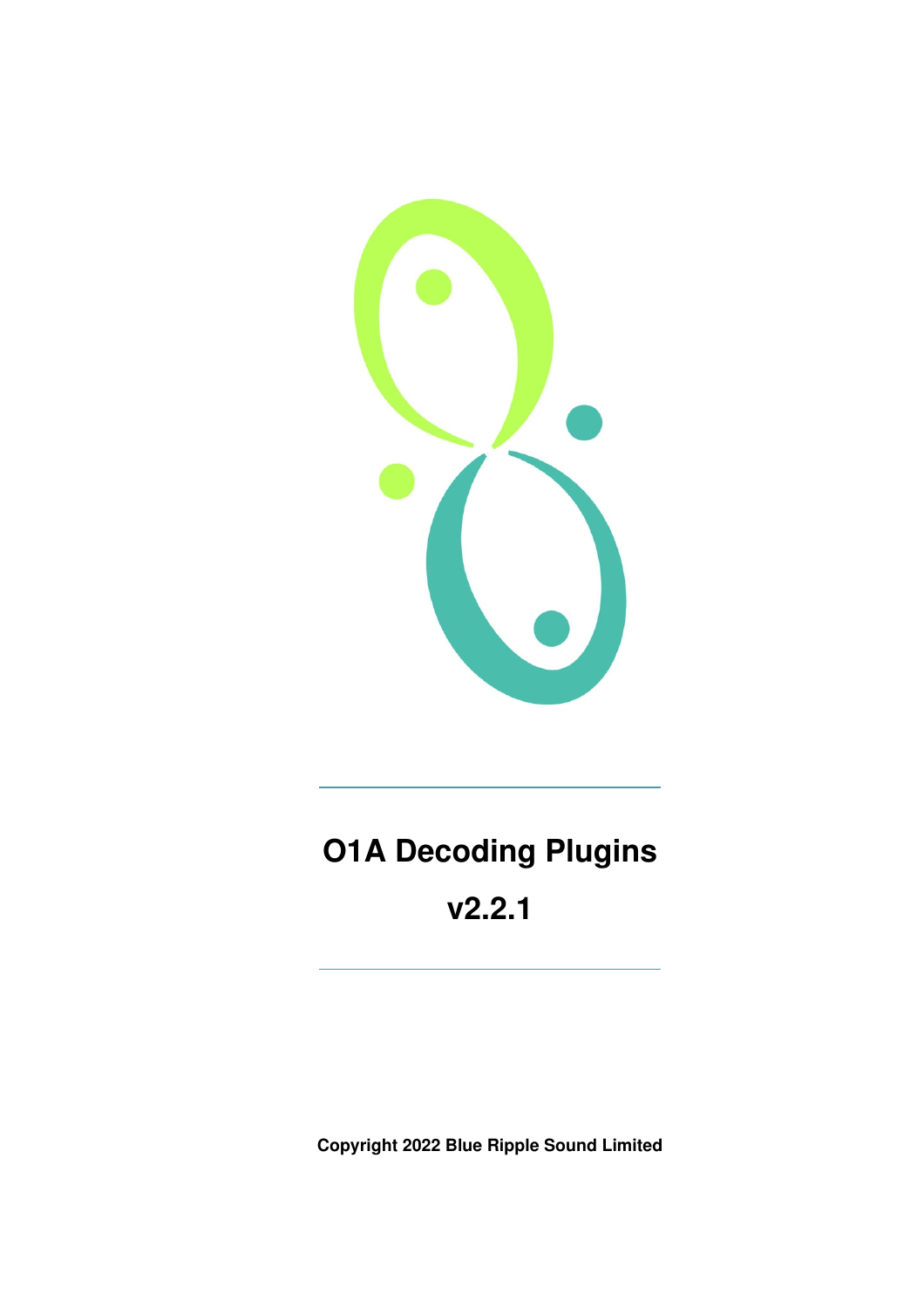## **Table of Contents**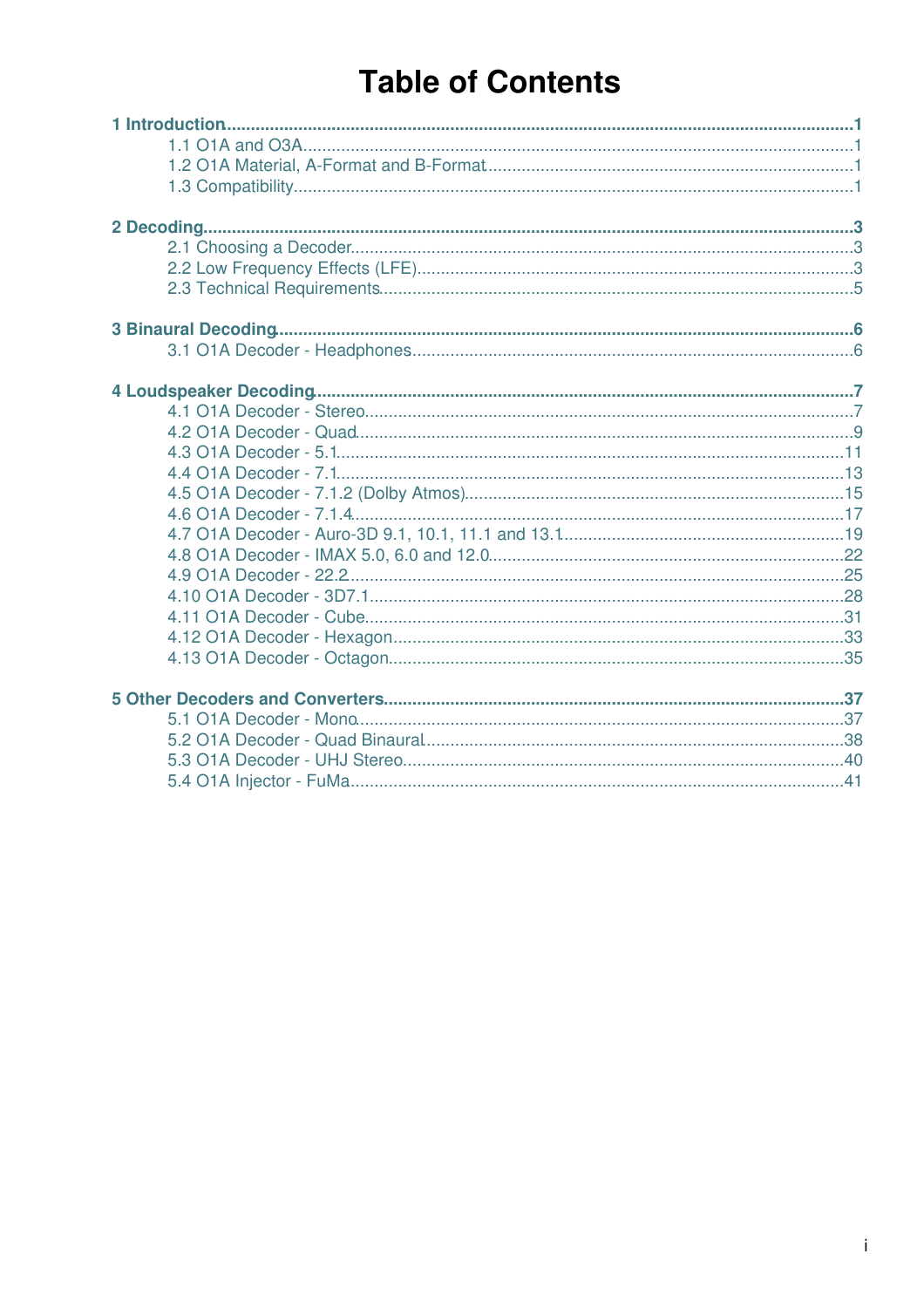## **1 Introduction**

The O1A Decoding Plugins "decode" first order ambisonic (O1A) streams for playback on a range of speaker layouts including [plain stereo](#page-8-1), [5.1,](#page-12-0) [7.1](#page-14-0), [7.1.2 \(Dolby Atmos\),](#page-16-0) [22.2](#page-26-0), [Auro-3D](#page-20-0), [IMAX](#page-23-0) and binaural audio for [headphones.](#page-7-1) The first order ambisonic streams are assumed to use the SN3D/ACN convention, although a [converter](#page-42-0) plugin is provided to handle streams using classic B-Format.

**These plugins are simplified to use first order ambisonics (O1A) rather than modern third order ambisonics (O3A). Please think carefully before using them as they often produce less accurate 3D sound than their O3A equivalents.**

The decoders are based on the Blue Ripple Sound's ground-breaking Rapture3D Higher Order Ambisonic decoder, but running at just first order.

## <span id="page-2-0"></span>**1.1 O1A and O3A**

First order ambisonics (O1A) uses four channels of sound to capture a 3D sound scene. Third order ambisonics (O3A) uses sixteen channels of sound and captures more detail. We recommend O3A rather than O1A for most purposes and it possible to inject O1A material into O3A mixes using a number of approaches, including direct mixing, or active upmixing with tools like the O3A Harpex Upsampler. Third order equivalents to the decoder plugins here can be found in the O3A Decoding or O3A Core plugin libraries.

However, you may only have first order material and not wish to treat it. In this case, the O1A decoders here may provide marginally better decodes than their O3A equivalents.

Some of the features of these decoders (in particular HRTF processing and tinting) will have a weak effect when compared to the equivalent O3A decoder plugins. The switches for these features are included anyway, primarily to provide approximately matched levels and timbre in cases where the O1A and O3A plugins are to be used together.

## <span id="page-2-1"></span>**1.2 O1A Material, A-Format and B-Format**

O1A material can come from a number of sources. There are a number of B-Format microphones available.

The output of such microphones may need to be converted to SN3D/ACN (the format used by these plugins). If it uses "classic" B-Format (often labelled W, X, Y and Z), the audio cannot be fed directly to these plugins; it will need to be converted using the [O1A Injector - FuMa](#page-42-0) plugin first.

There are also a number of "A-Format" microphones available, such as CoreSound's [Tetramic](http://www.core-sound.com/). The output of "A-Format" microphones must be converted to "B-Format" before processing with any of these plugins. In most cases, the microphone's manufacturer will be able to provide you with software to do this. The software should indicate if the output uses classic B-Format (equivalent to FuMa at first order) or SN3D/ACN (also known as AmbiX).

## <span id="page-2-2"></span>**1.3 Compatibility**

Note that some of these plugins need quite a few channels (for instance, 7.1.2 needs 10) and so *will not work correctly* in many Digital Audio Workstations, which may even crash if these plugins are used.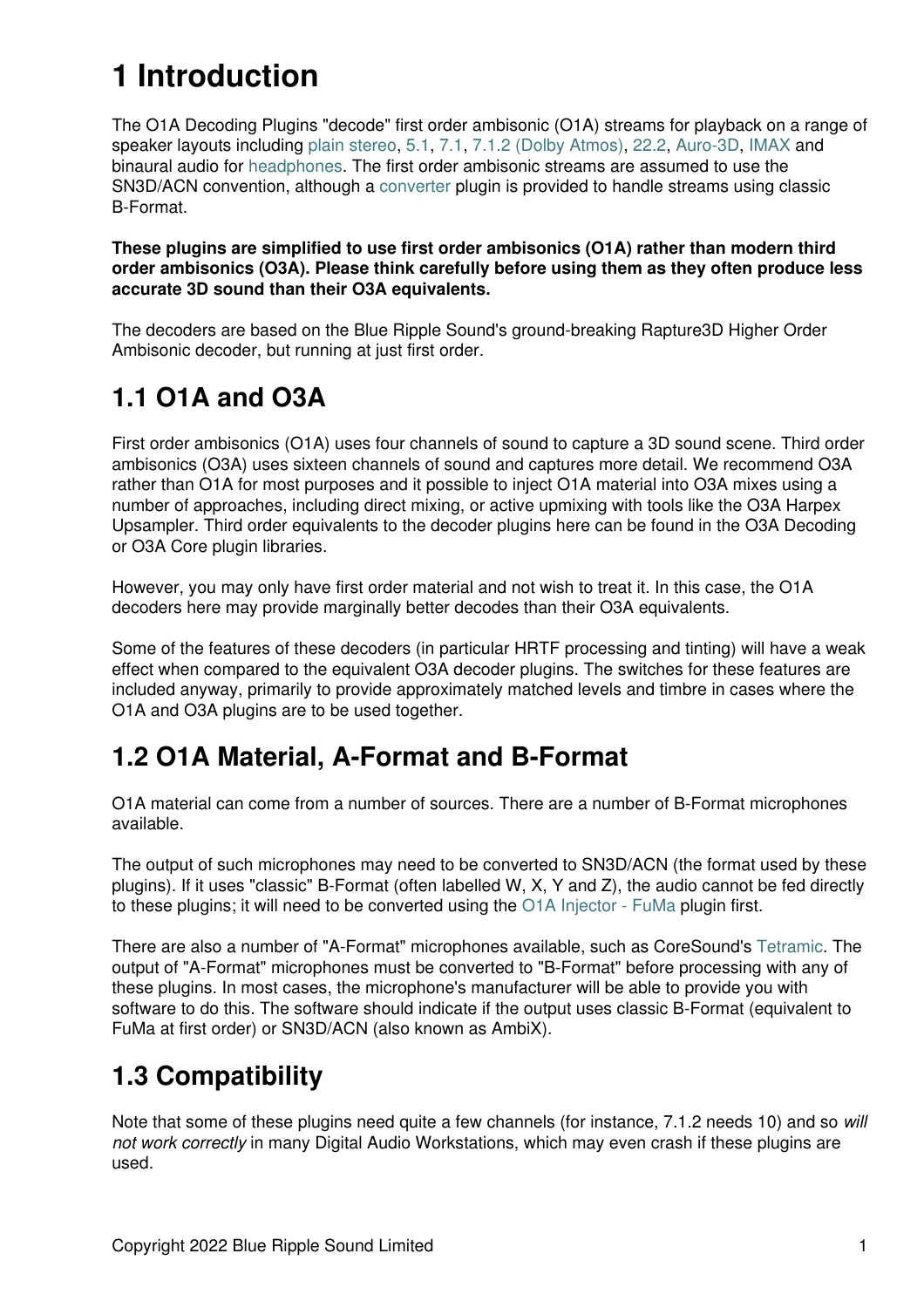## **1.3.1 AAX**

Most of these plugins exist as AAX versions which are compatible with [Pro Tools Ultimate](https://www.avid.com/pro-tools) or Pro Tools HD 12.8.2 and later and plugin support (or not) is indicated in this text. Pro Tools keeps careful track of exactly what stem formats are present on tracks and busses; this is a powerful feature which helps avoid mistakes and ensure plugins are used in the right places. However, where formats are not available in Pro Tools (e.g. 22.2), corresponding plugins are generally not available. To avoid this in some cases, some plugins "misuse" stem formats with matching channel counts. For instance, the eight-channel "cube" format is unavailable directly in Pro Tools, so the "O1A Decoder - Cube" plugin outputs the audio as eight-channel 7.1. Cases like this are described for individual plugins below in the text.

## **1.3.2 VST2**

The plugin library works as a "shell" plugin. This means that a number of individual audio plugin effects are provided by a single library file. Some VST hosts may have a slightly different way of managing these plugins to ordinary ones. For instance, in [Max/MSP](http://cycling74.com) the vst~ plugin uses "subname" messages to specify the individual plugin within the library.

Most VST2-compatible DAWs (such as [Reaper](https://www.reaper.fm)) have a plugin "path", which is a list of directories which will be searched for VST2 plugins. You may need to change this path to point at the location of the plugins, or move the plugins there. By default, these plugins are installed into /Library/Audio/Plug-Ins/VST on macOS. Various directories may be used on Windows, but C:\Program Files\Steinberg\VST2 is not uncommon.

## **1.3.3 Buffering**

Some of these plugins use internal buffering with a length of 128 samples. For smooth CPU load, you may wish to ensure your DAW buffer size is a multiple of this.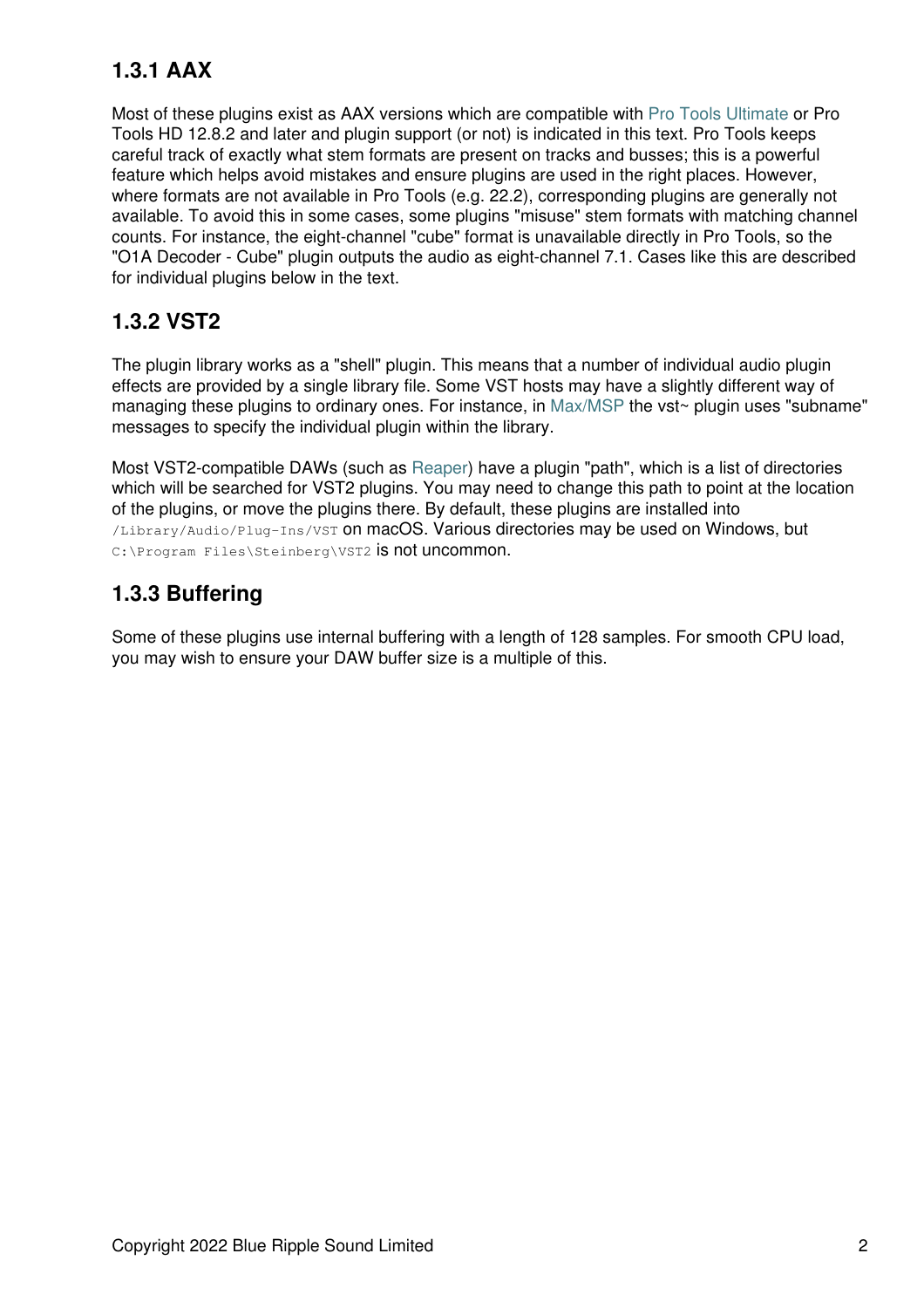## <span id="page-4-0"></span>**2 Decoding**

## <span id="page-4-1"></span>**2.1 Choosing a Decoder**

We do not describe how to make an O1A mix here. If you are new to ambisonics, we recommend you start with third order ambisonics (O3A) rather than O1A.

O1A material can be decoded into other formats for actual listening. There are a number of decoders available here and most support a number of decoding methods.

## **2.1.1 Headphones**

If you are listening on headphones, the binaural decoder for [headphones](#page-7-1) will almost certainly work best, although you could also try the basic [Stereo](#page-8-1) decoder for a simpler mix which may play more naturally on ordinary stereo speakers.

## **2.1.2 Stereo Speakers**

The basic [Stereo](#page-8-1) decoder can be a good choice here.

The O3A Core plugin library includes a virtual stereo microphone plugin which can be used with O1A streams and the O3A Decoding library ships with a stereo crosstalk cancellation module.

## **2.1.3 Surround Speakers**

Decoders of this type are available for [5.1,](#page-12-0) [7.1](#page-14-0), [7.1.2 \(Dolby Atmos\),](#page-16-0) [7.1.4](#page-18-0), [Hamasaki 22.2,](#page-26-0) [Auro-3D,](#page-20-0) [IMAX](#page-23-0) and others.

Three methods are supported: "Basic", "Reconstruction" and "Tinted Reconstruction".

Generally, "Basic" is recommended for downmixing for distribution and for listening on speaker rigs that are not set up accurately, or are in larger venues. It produces a high quality, resilient "all-purpose" mix.

The other methods can produce a better sound, but are optimised for fairly idealised speaker layouts and listener locations.

If you need a custom layout you may wish to consider the "Advanced" edition of Rapture3D.

## <span id="page-4-2"></span>**2.2 Low Frequency Effects (LFE)**

When decoders in this library manage an output format with a Low Frequency Effect (LFE) channel, a "LFE Crossover" control is shown. The control is off by default.

When this is switched on, some audio is removed from the main channels and routed to the LFE, effectively performing some early bass management. Note that this is in addition to any bass management that may be happening in the playback venue.

We generally do *not* recommend using this. Depending on what happens to the mix, LFE channels may be removed before final playback. Further, audio in this channel is effectively not spatialised. If bass management is needed, it is generally best handled by the playback system, which should also know the crossovers of the actual speakers involved.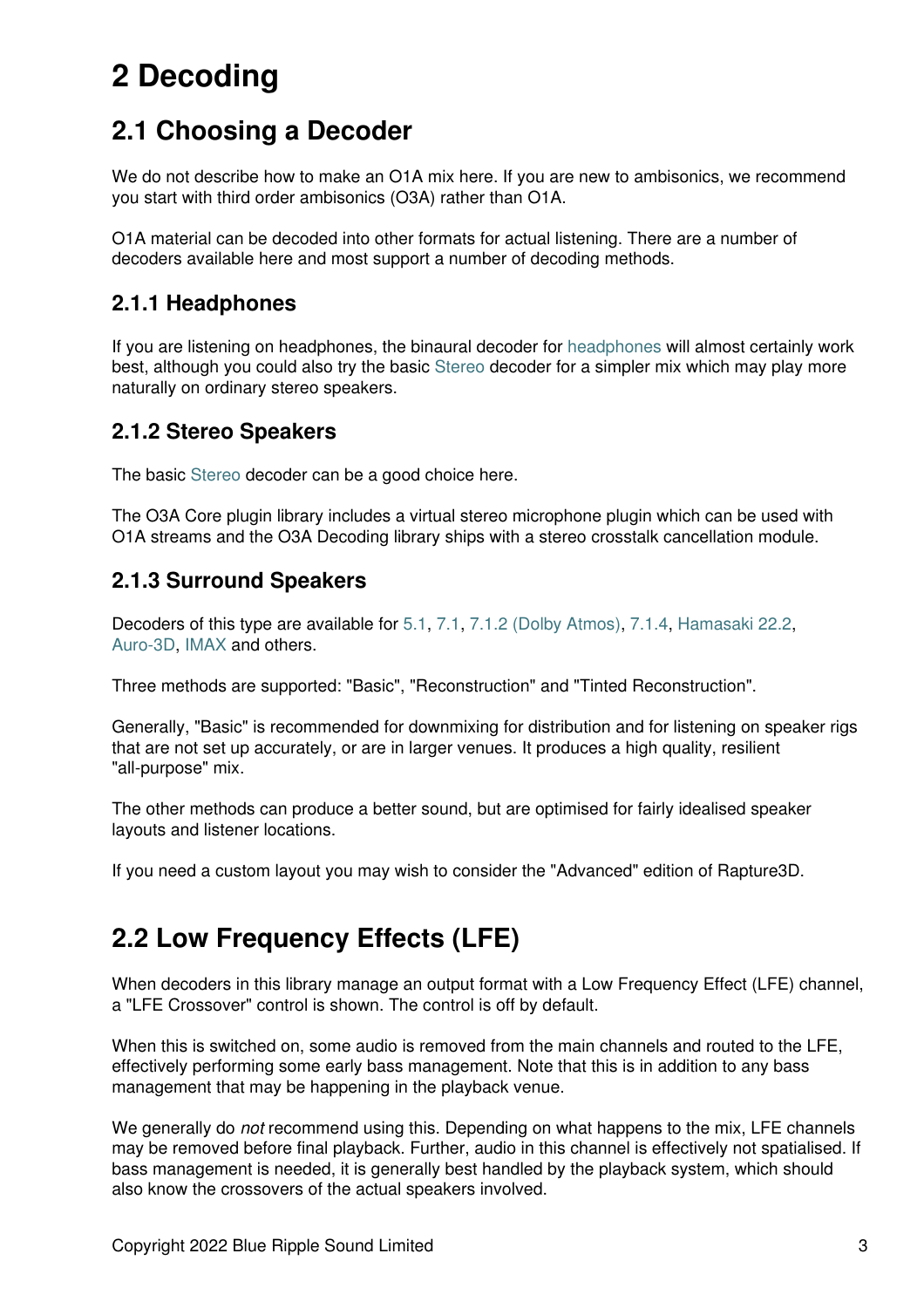However, there are reasons you may need to generate LFE. These include lack of bandwidth, or downstream Quality teams who expect to see some content in this channel! In both these cases, you may find that a very low crossover frequency (such as 10Hz) is satisfactory.

Note that the transition between "On" and "Off" is not necessarily seamless as this switch disables the crossover module to save CPU load.

Audio is split directly, at its original level, so you may need to apply a further gain to the LFE output during some mastering processes (typically -10dB). The "LFE Gain" control can be used for this purpose.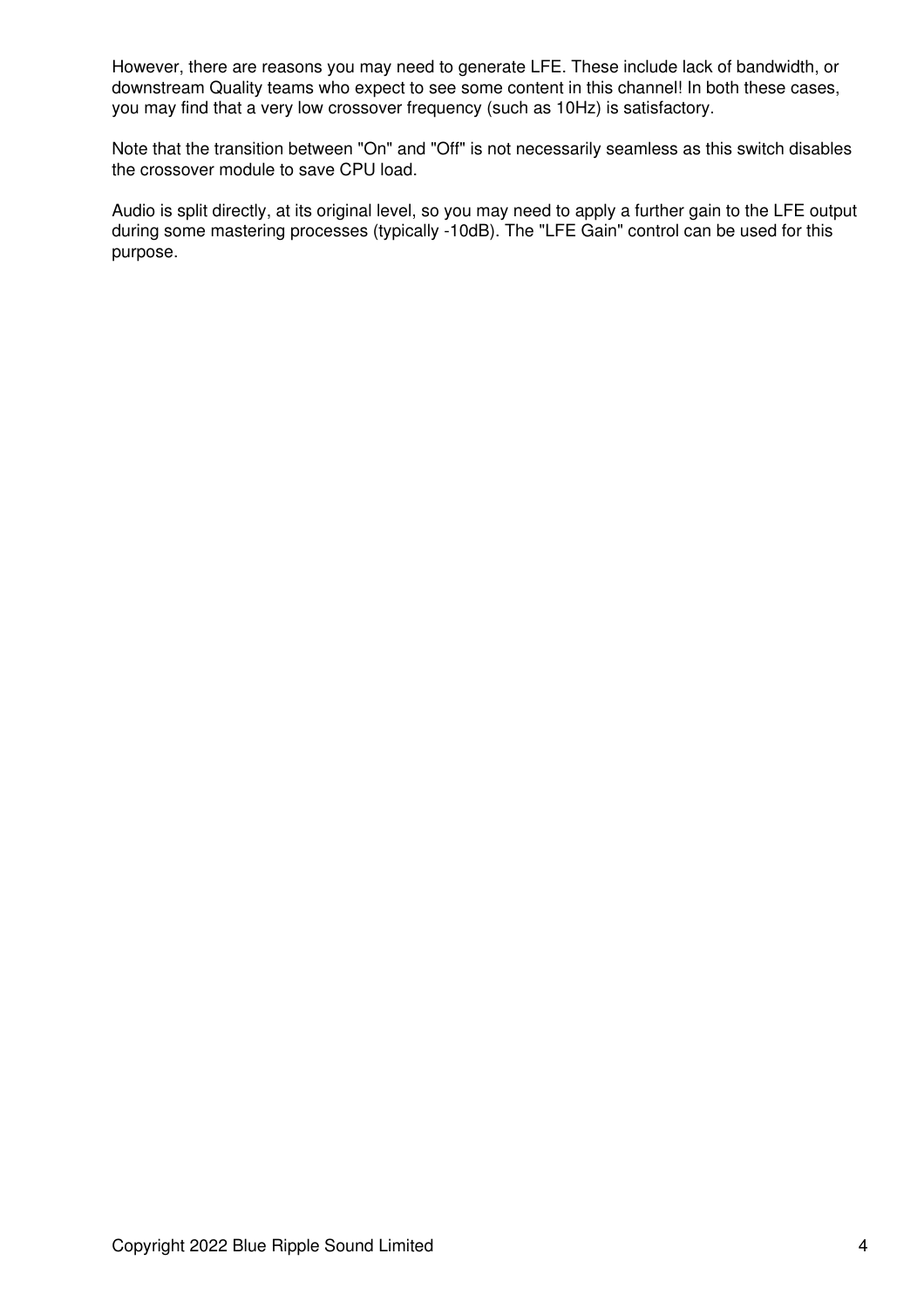## <span id="page-6-0"></span>**2.3 Technical Requirements**

## **2.3.1 Operating System**

Supported versions of Microsoft Windows are Windows 7, Windows 8 and Windows 10. Supported versions of Apple macOS X are 10.7 or later, Intel only. VST plugins are generally available in 32bit or 64bit forms on both platforms (packaged as a Universal Binary on macOS). The AAX plugins are 64bit only.

## **2.3.2 VST Host**

The VST plugins require a VST 2 host with shell plugin support.

**These plugins do not work with all VST 2 hosts.** They are multichannel plugins and so will not work on VST hosts that only handle stereo. Some of the plugins need large numbers of channels on each track. Check the individual plugins for the channel counts they need. Also note that not all VST 2 hosts can use shell plugins. In particular, at the time of writing shell plugins are not supported in Nuendo 8.

## **2.3.3 AAX Host**

The AAX plugins require Pro Tools Ultimate, or Pro Tools HD v12.8.2 or later.

Due to channel and stem restrictions, not all plugins are supported in AAX. Please see the plugin descriptions for details.

## **2.3.4 PC Hardware**

Please check your PC meets the following requirements:

- Intel Pentium D CPU or better.
- 200MB of free disk space.
- Internal network card.

## **2.3.5 Internet Connection Required**

This software requires an Internet Connection for license activation and verification.

Successful license verification isn't required every time you use the software, but it is needed during installation and needs to succeed once every couple of weeks to keep the license fresh.

The license can be "revoked" to remove it from one machine so it can be moved on to another. You should also do this if you're updating your system in case the machine appears to have changed identity.

## **2.3.6 Permissions**

You'll need administrator permissions while installing on Windows. The software probably won't install properly using a "restricted" account.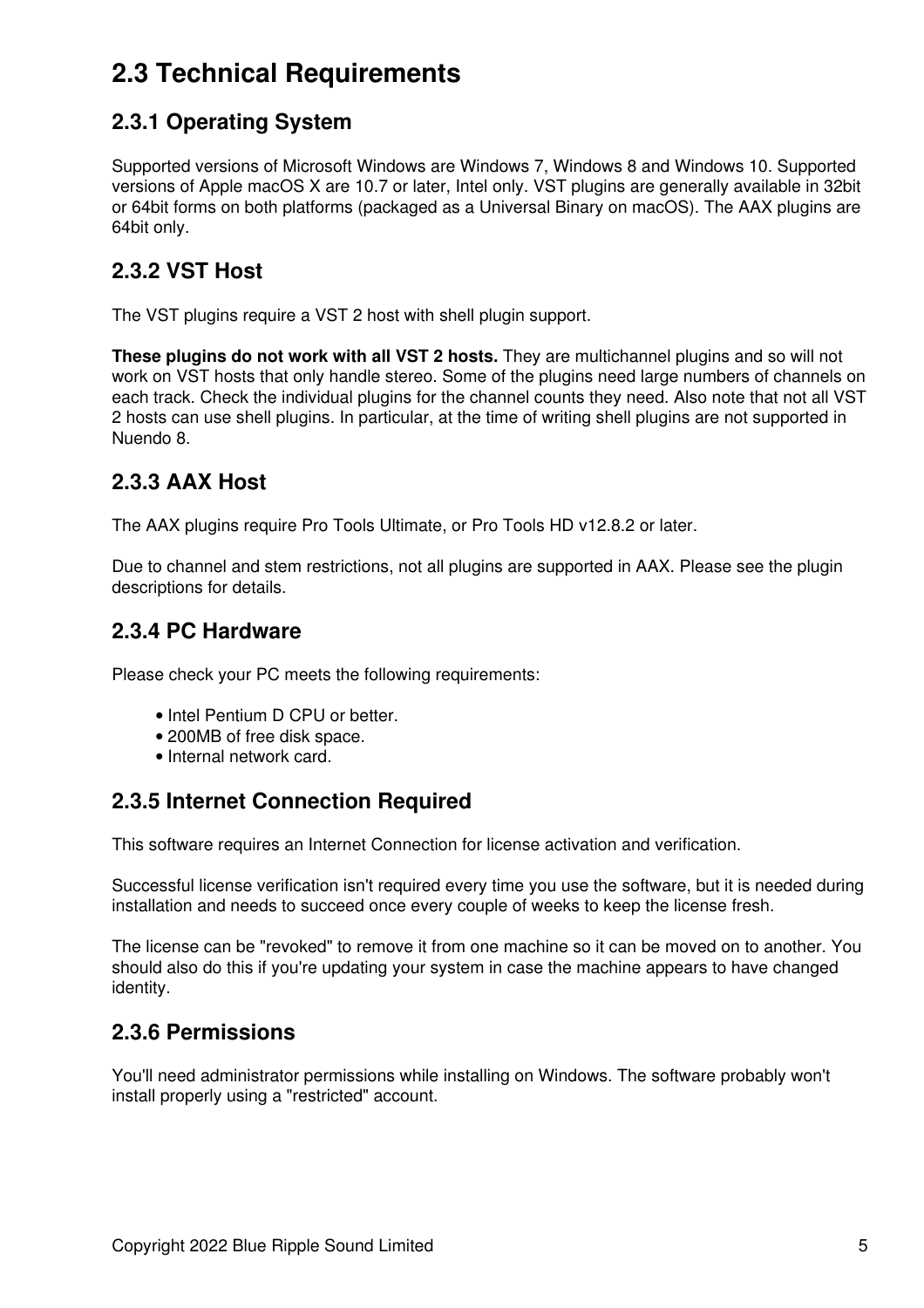## <span id="page-7-0"></span>**3 Binaural Decoding**

## <span id="page-7-1"></span>**3.1 O1A Decoder - Headphones**



## **3.1.1 Host Support**

| Host Type Support |     |
|-------------------|-----|
| AAX               | Yes |
| VST2              | Yes |

## **3.1.2 Audio**

|                     | <b>Channels</b> | <b>Content</b>  |
|---------------------|-----------------|-----------------|
| Input $ 4$          |                 | IO1A            |
| Output <sup>2</sup> |                 | Binaural Stereo |

## **3.1.3 Description**

This plugin takes a first order ambisonics (O1A) mix and decodes it to 3D stereo suitable for use with headphones. The results are similar to a binaural recording and can be used to place sounds behind, around, above and below the listener.

This plugin uses Blue Ripple Sound's ground-breaking "Amber" HRTF technology.

#### **3.1.3.1 Technical Notes**

The Blue Ripple Sound Amber HRTF uses data from the IRCAM LISTEN HRTF data set, available at<http://recherche.ircam.fr/equipes/salles/listen/index.html>.

The HRTF data for each head in the data set is cleaned and converted into a suitable parameterised model. The parameter space is explored to find an "average" head model which works on a wide range of heads. This is then used to build a higher order ambisonics (HOA) decoder.

This results in smooth HRTF-based decoders which work on a wide range of heads and do not suffer from the high frequency phasing artefacts common with some other headphone decoders and binaural panners, particularly when sounds are moving. The decoder is able to synthesise ITD (inter-aural time difference) cues at low frequencies and ILD (inter-aural level differences) throughout the frequency range. This plugin uses the first order (O1A) version of the decoder.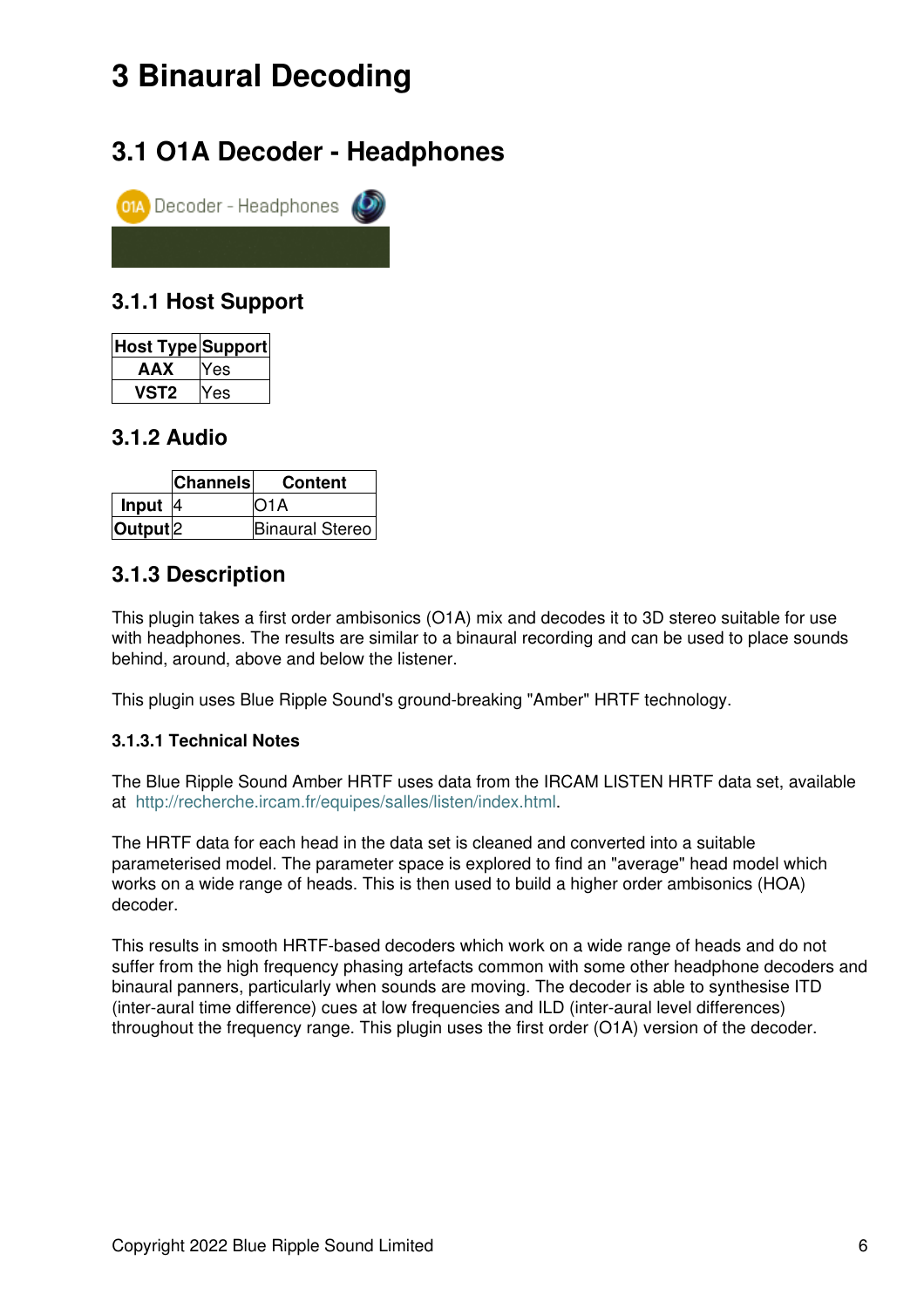## <span id="page-8-0"></span>**4 Loudspeaker Decoding**

## **4.1 O1A Decoder - Stereo**

<span id="page-8-1"></span>

## **4.1.1 Host Support**

| Host Type Support |       |
|-------------------|-------|
| AAX               | Yes   |
| VST2              | 7 A.S |

### **4.1.2 Audio**

|                     | <b>Channels Content</b> |                   |
|---------------------|-------------------------|-------------------|
| Input $ 4 $         |                         | IO <sub>1</sub> A |
| Output <sup>2</sup> |                         | <b>Stereo</b>     |

## **4.1.3 Controls**

• [Method](#page-8-2)

## **4.1.4 Description**

This plugin takes a first order ambisonics (O1A) mix and decodes (renders) it as a simple, robust stereo mix.

Please note that **this is not a binaural decoder.** You may wish to consider [O1A Decoder -](#page-7-1) [Headphones](#page-7-1).

## **4.1.5 Controls**

#### <span id="page-8-2"></span>**4.1.5.1 Control: Method**

Two decoder methods are supported, "Panner" and "Basic Head".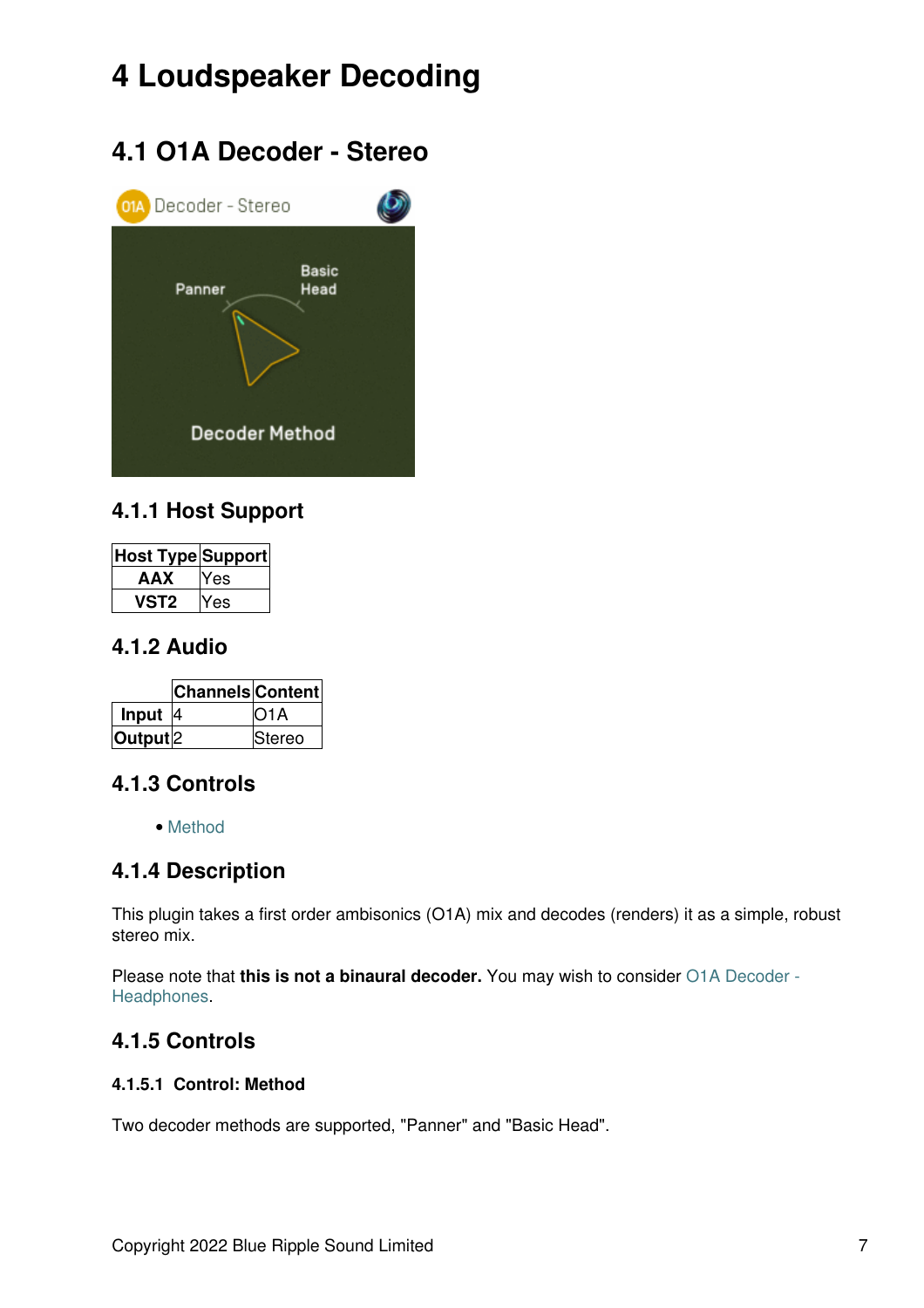| <b>Method</b>        | <b>Description</b>                                                                                                                                                                                                                                                                                                                                                                                                                                                                                                                                                                                                                                                                                                                                                                                                                                               |
|----------------------|------------------------------------------------------------------------------------------------------------------------------------------------------------------------------------------------------------------------------------------------------------------------------------------------------------------------------------------------------------------------------------------------------------------------------------------------------------------------------------------------------------------------------------------------------------------------------------------------------------------------------------------------------------------------------------------------------------------------------------------------------------------------------------------------------------------------------------------------------------------|
|                      | This method produces a simple stereo mix, largely as if the sounds within the mix had<br>been panned conventionally. This can work well on speakers or headphones.<br><b>Panner</b> Sounds from the front and back are folded down on the stereo image using different angle<br>conventions. Specifically, sounds panned from -30 to $+30$ degrees at the front will pass<br>across the stereo image, as will sounds panned from -110 to +110 degrees at the back.<br>Sounds above or below are fed to both speakers.                                                                                                                                                                                                                                                                                                                                            |
| <b>Basic</b><br>Head | This method produces a stereo mix using a very crude model of a human head. When<br>listened to on headphones, this imitates typical left and right ear levels that would occur<br>naturally, albeit not in a frequency-dependent way. This can work well on speakers or<br>headphones.<br>This is not a binaural decoder. Although the data for this method is based on the Amber<br>HRTF, it has been simplified so that the output is not frequency-dependent, for better<br>results on loudspeakers. This reduces the strength of 3D cues on headphones.<br>For full binaural decoding, we recommend O1A Decoder - Headphones from this library.<br>or Rapture3D Advanced.<br>Unlike most other O1A decoders, this decoder presents sounds from different directions<br>at different levels. For instance, sounds to the front are louder than those behind. |

#### **4.1.5.2 Technical Notes**

The Blue Ripple Sound Amber HRTF uses data from the IRCAM LISTEN HRTF data set, available at<http://recherche.ircam.fr/equipes/salles/listen/index.html>. It has been processed and simplified heavily.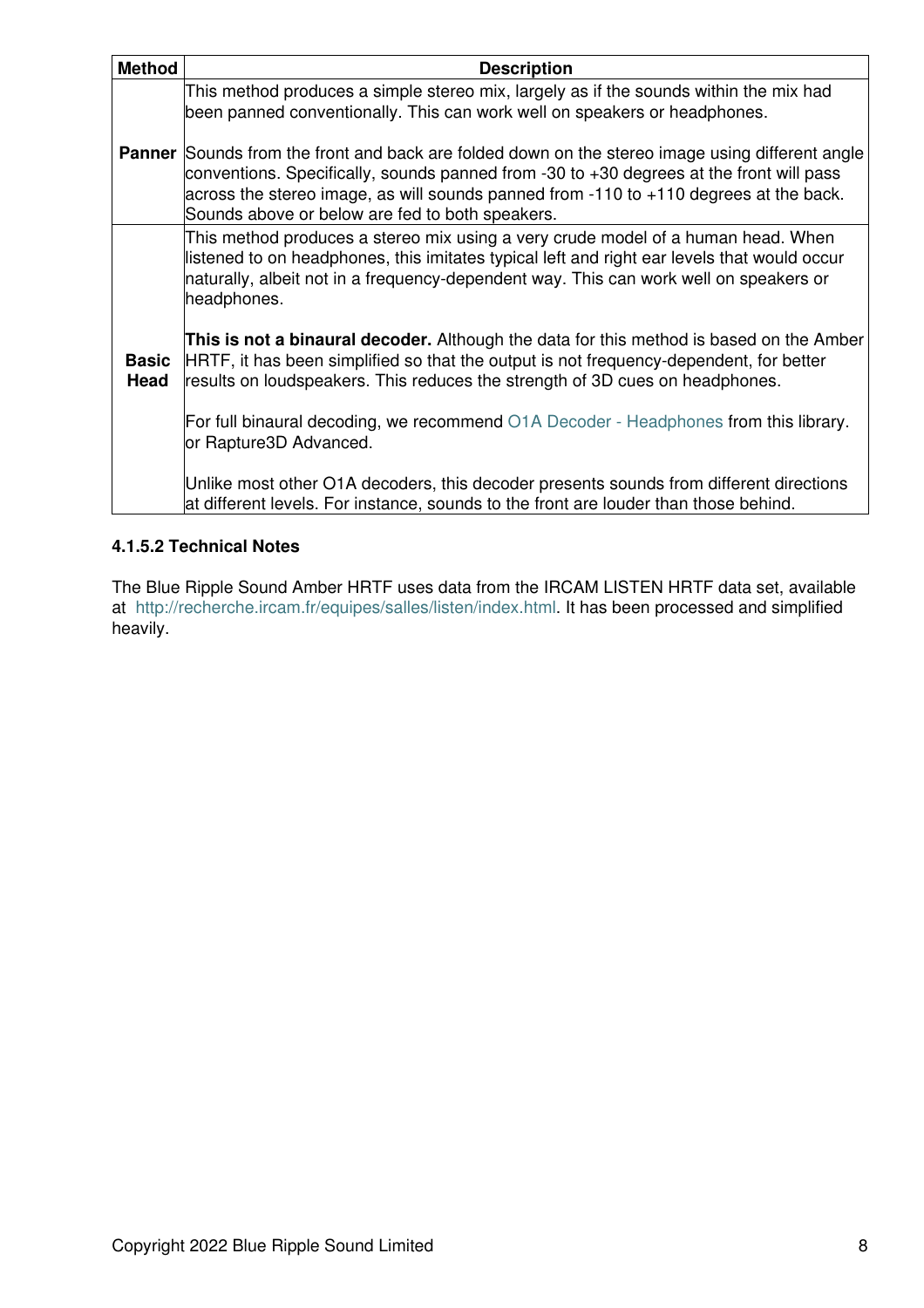## **4.2 O1A Decoder - Quad**

<span id="page-10-0"></span>

## **4.2.1 Host Support**

| <b>Host Type Support</b> |     |
|--------------------------|-----|
| AAX                      | Yes |
| 'ST2                     | Yes |

## **4.2.2 Audio**

|                     | <b>Channels Content</b> |                   |
|---------------------|-------------------------|-------------------|
| Input               | I4                      | IO <sub>1</sub> A |
| Output <sup>4</sup> |                         | Quad              |

## **4.2.3 Controls**

• [Method](#page-11-0)

## **4.2.4 Description**

This plugin takes a first order ambisonics (O1A) mix and decodes it as speaker feeds for four speakers set out at the corners of a square.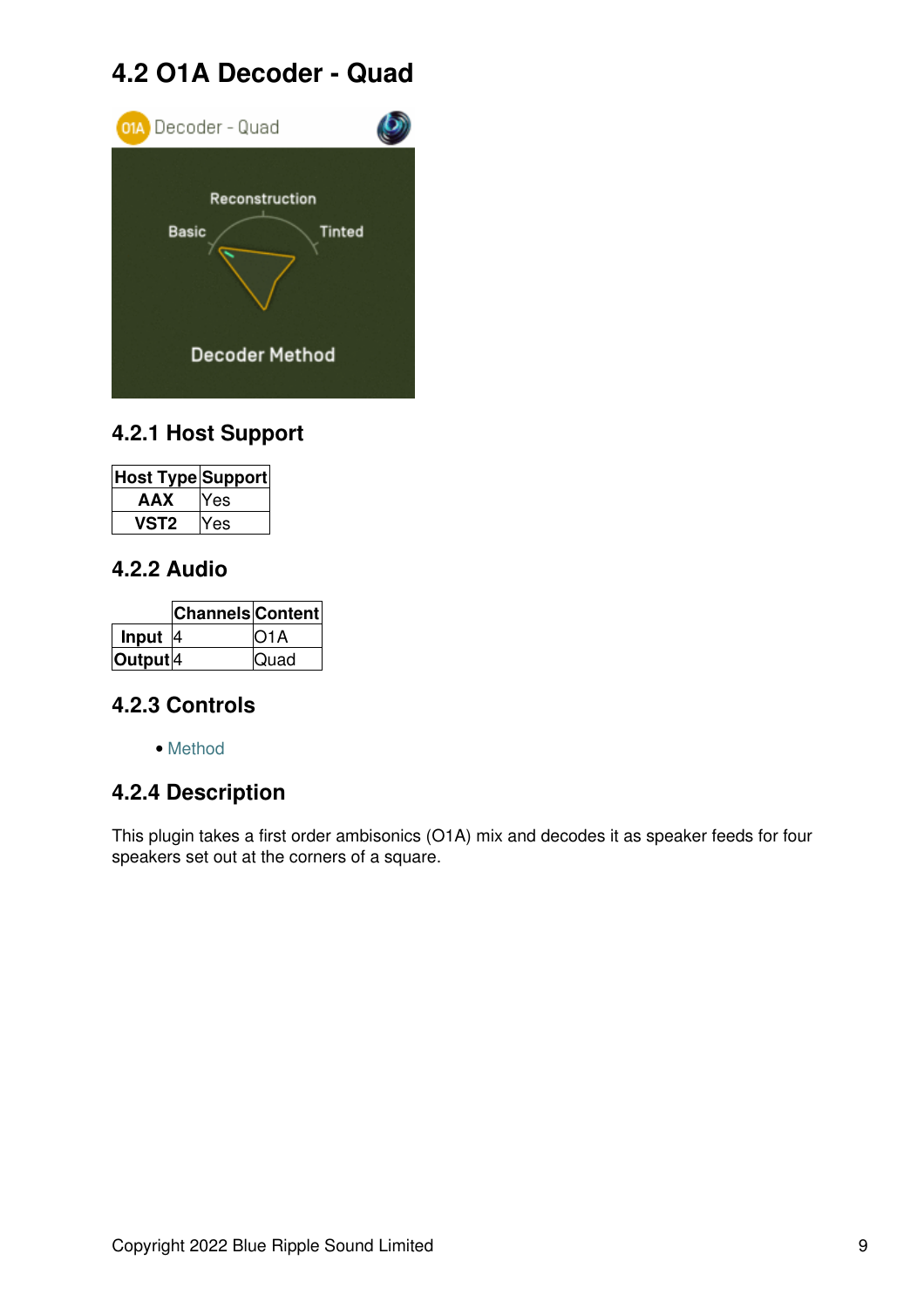#### **4.2.4.1 Channels**

The channel ordering used is:

| <b>Channel</b> | <b>AAX/VST</b>    |
|----------------|-------------------|
|                | <b>Front Left</b> |
| 2              | Front Right       |
| З              | <b>Back Left</b>  |
|                | <b>Back Right</b> |

## **4.2.5 Controls**

#### <span id="page-11-0"></span>**4.2.5.1 Control: Method**

Three methods are supported, "Basic", "Reconstruction" and "Tinted Reconstruction". Generally, "Basic" is recommended except where the speaker rig to be used for playback is known and has been set up accurately.

| <b>Method</b>                   | <b>Description</b>                                                                                                                                                                               |
|---------------------------------|--------------------------------------------------------------------------------------------------------------------------------------------------------------------------------------------------|
| <b>Basic</b>                    | This method produces a resilient decoding which should play well on a range of<br>speaker systems including large venues.                                                                        |
| <b>Reconstruction</b>           | This method controls the soundfield at the centre of the listening space to<br>produce a clearer spatial image. It relies on the speaker layout being set up<br>accurately.                      |
| <b>Tinted</b><br>Reconstruction | This variant of the Reconstruction method performs HRTF-based tinting on the<br>audio stream to strengthen the spatial image. Again, it relies on the speaker<br>layout being set up accurately. |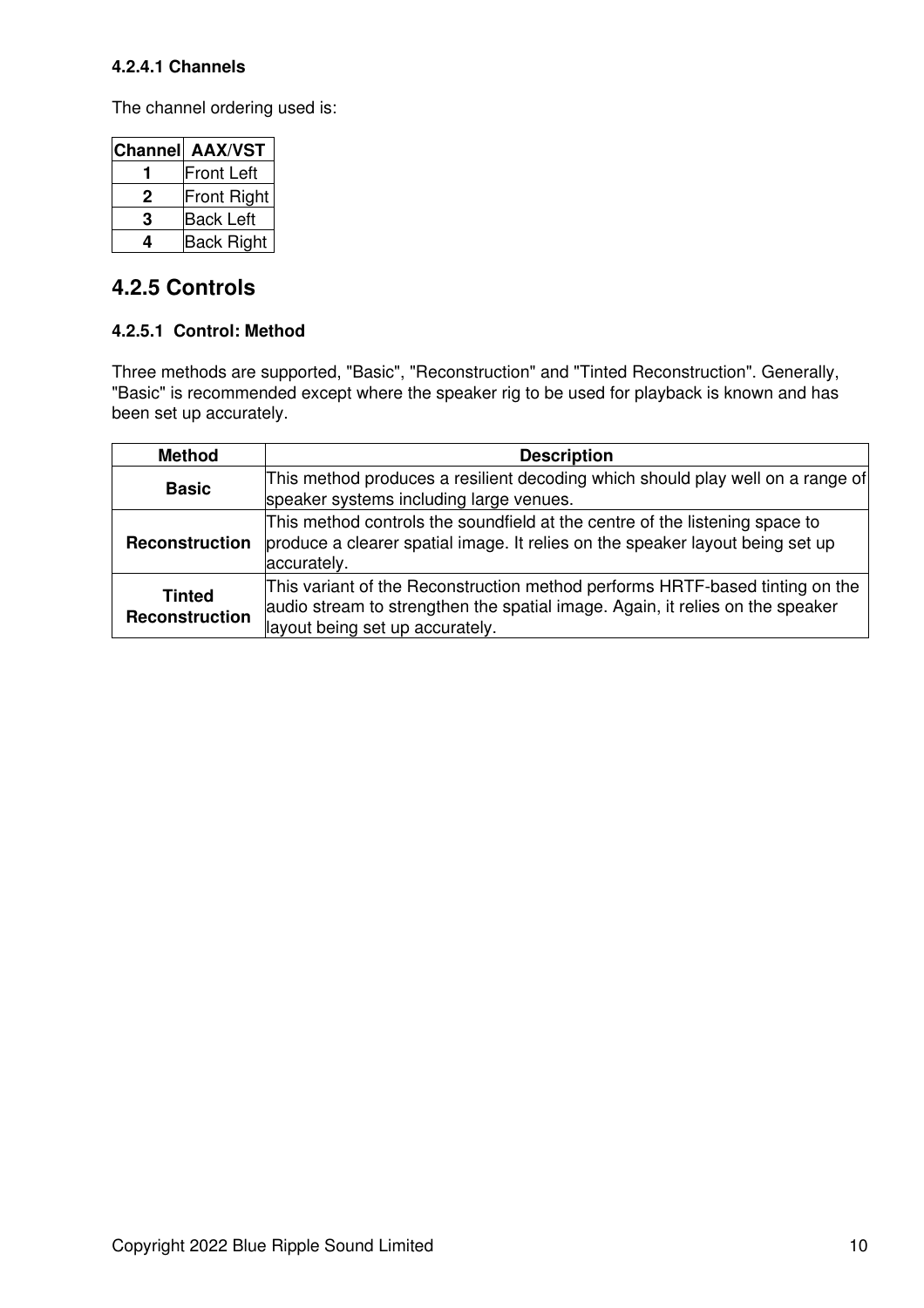## **4.3 O1A Decoder - 5.1**

<span id="page-12-0"></span>

## **4.3.1 Host Support**

| <b>Host Type Support</b> |     |
|--------------------------|-----|
| AAX                      | Yes |
| 'ST2                     | es  |

## **4.3.2 Audio**

|                     | <b>Channels</b> | Content      |
|---------------------|-----------------|--------------|
| Input               |                 | IO1A         |
| Output <sup>6</sup> |                 | 5.1 Surround |

## **4.3.3 Controls**

- [Corners](#page-13-0)
- [Method](#page-13-1)
- [LFE Crossover](#page-13-2)
- [LFE Gain](#page-13-3)

## **4.3.4 Description**

This plugin takes a first order ambisonics (O1A) mix and decodes it as a 5.1 surround mix.

#### **4.3.4.1 Channels**

The channel ordering used is:

| <b>Channel</b> | <b>AAX</b>               | <b>VST</b>          |
|----------------|--------------------------|---------------------|
|                | Front Left               | <b>Front Left</b>   |
| 2              | <b>Front Centre</b>      | Front Right         |
| 3              | Front Right              | <b>Front Centre</b> |
| 4              | Left Surround            | <b>LFE</b>          |
| 5              | Right Surround Side Left |                     |
|                | FF                       | Side Right          |

## **4.3.5 Controls**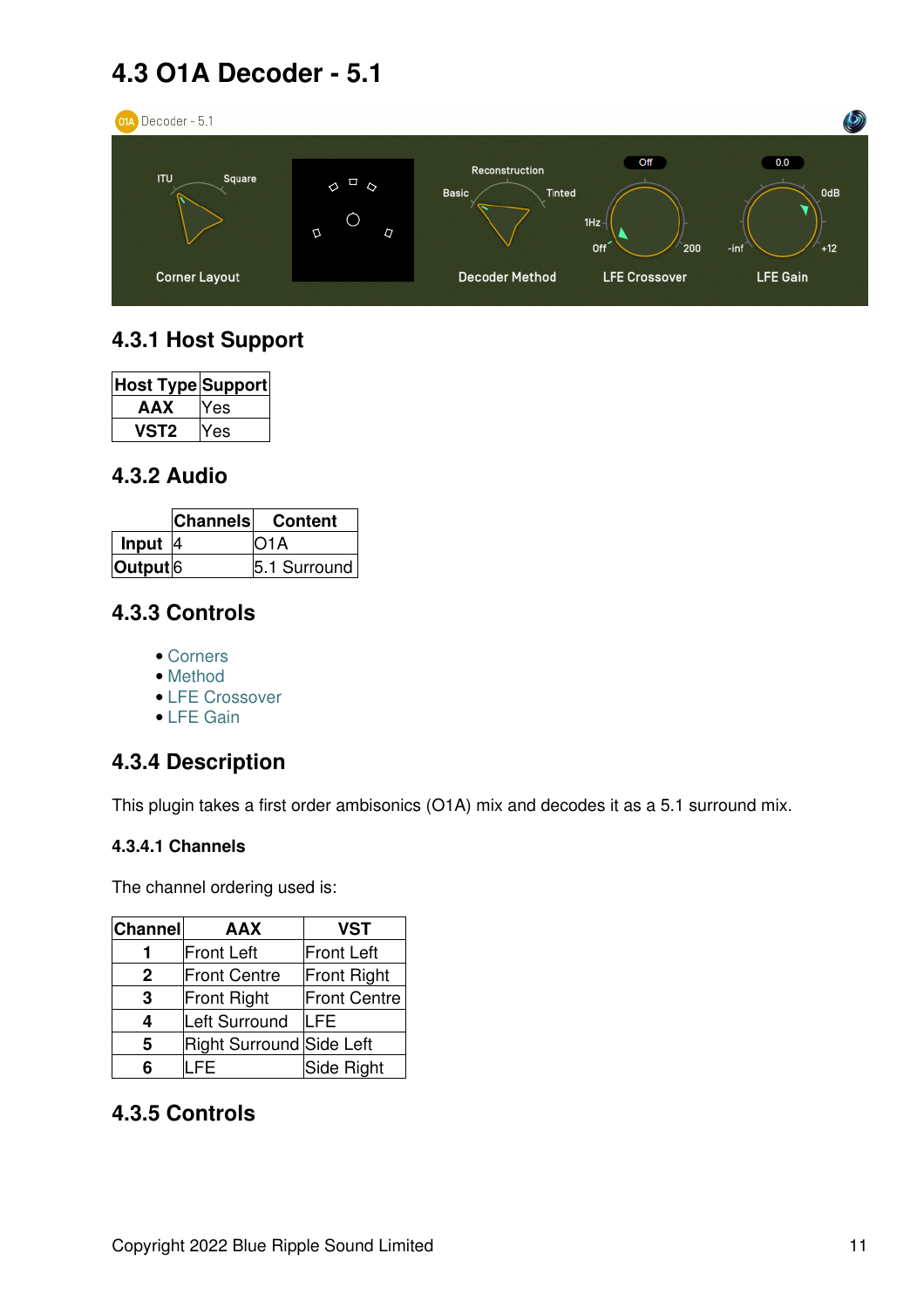#### <span id="page-13-0"></span>**4.3.5.1 Control: Corners**

The corner layout lets you tell the processor where the corner speakers for 5.1 playback are assumed to be:

| <b>Corner</b><br>Layout | <b>Description</b>                                                                                                                                                                                                                                                                                 |
|-------------------------|----------------------------------------------------------------------------------------------------------------------------------------------------------------------------------------------------------------------------------------------------------------------------------------------------|
| <b>ITU</b>              | In principle, the speakers of a 5.1 system should be set out using ITU angles. From front<br>centre, this recommends front left and right speakers be at +30 or -30 degrees and side<br>speakers be at +110 or -110 degrees. ITU layouts are common in studios and are a<br>common way to mix 5.1. |
|                         | In practice, many 5.1 speaker systems are set up with the corner speakers set out in<br><b>Square</b> what is roughly a square and some mixes are put together on this basis. If you know<br>that's the case, switch the corner layout to Square.                                                  |

#### <span id="page-13-1"></span>**4.3.5.2 Control: Method**

Three methods are supported, "Basic", "Reconstruction" and "Tinted Reconstruction". Generally, "Basic" is recommended except where the speaker rig to be used for playback is known and has been set up accurately.

| <b>Method</b>                          | <b>Description</b>                                                                                                                                                                               |  |
|----------------------------------------|--------------------------------------------------------------------------------------------------------------------------------------------------------------------------------------------------|--|
| <b>Basic</b>                           | This method produces a resilient decoding which should play well on a range of<br>speaker systems including large venues.                                                                        |  |
| Reconstruction                         | This method controls the soundfield at the centre of the listening space to<br>produce a clearer spatial image. It relies on the speaker layout being set up<br>accurately.                      |  |
| <b>Tinted</b><br><b>Reconstruction</b> | This variant of the Reconstruction method performs HRTF-based tinting on the<br>audio stream to strengthen the spatial image. Again, it relies on the speaker<br>layout being set up accurately. |  |

#### <span id="page-13-2"></span>**4.3.5.3 Control: LFE Crossover**

This determines if any audio is sent to the LFE channel. It may be set to "Off" and this is recommended. If enabled, audio is extracted from the main mix into the LFE channel using the indicated crossover frequency (between 1 and 200Hz). You may wish to read our [notes on this](#page-4-2) for more detail.

#### <span id="page-13-3"></span>**4.3.5.4 Control: LFE Gain**

If the LFE gain is active, this gain is applied to it. Some export formats may need this set to -10dB to take into account a +10dB gain applied during playback.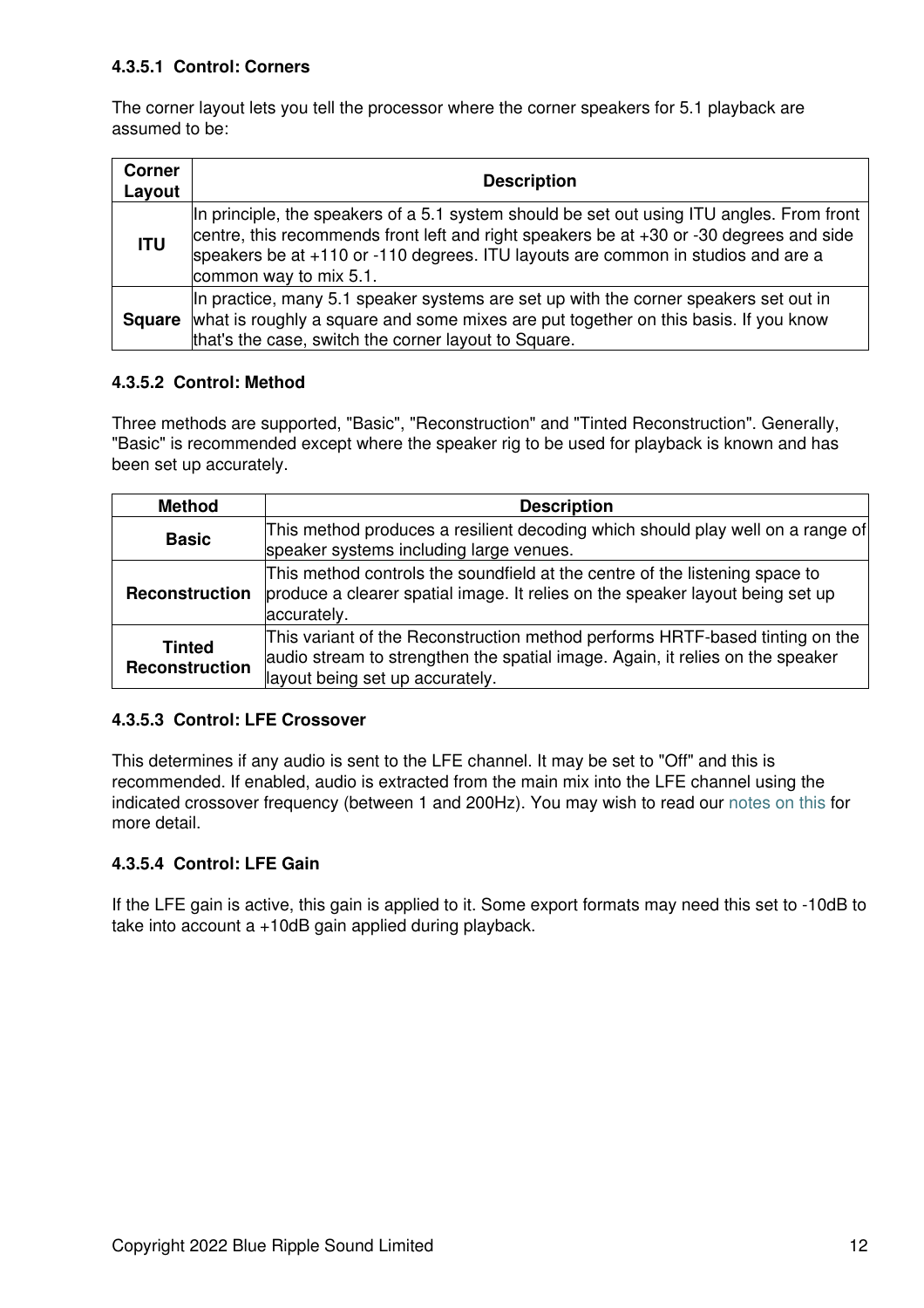## **4.4 O1A Decoder - 7.1**

<span id="page-14-0"></span>

## **4.4.1 Host Support**

| Host Type Support |     |
|-------------------|-----|
| AAX               | Yes |
| /ST2              | 7es |

## **4.4.2 Audio**

|                     | <b>Channels</b> | Content      |
|---------------------|-----------------|--------------|
| Input $ 4$          |                 | IO1A         |
| Output <sup>8</sup> |                 | 7.1 Surround |

## **4.4.3 Controls**

- [Method](#page-15-0)
- [LFE Crossover](#page-15-1)
- [LFE Gain](#page-15-2)

## **4.4.4 Description**

This plugin takes a first order ambisonics (O1A) mix and decodes it as a 7.1 surround mix.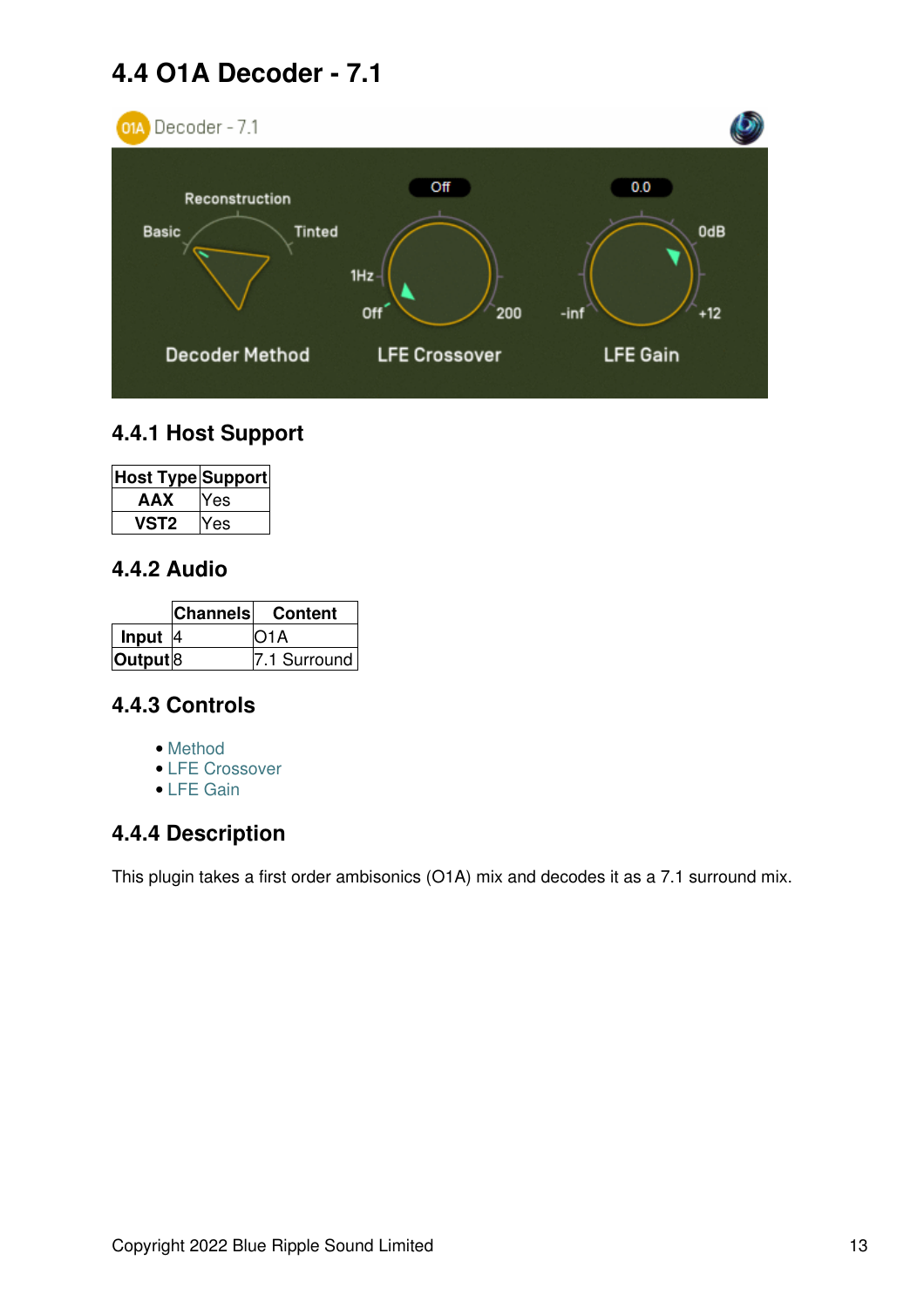#### **4.4.4.1 Channels**

The channel ordering used is:

| <b>Channel</b> | <b>AAX</b>                    | <b>VST</b>          |
|----------------|-------------------------------|---------------------|
|                | <b>Front Left</b>             | <b>Front Left</b>   |
| $\mathbf{2}$   | <b>Front Centre</b>           | <b>Front Right</b>  |
| 3              | Front Right                   | <b>Front Centre</b> |
| 4              | Left Surround Side            | LFE                 |
| 5              | <b>Right Surround Side</b>    | <b>Back Left</b>    |
| 6              | Left Surround Rear            | <b>Back Right</b>   |
| 7              | Right Surround Rear Side Left |                     |
| 8              |                               | Side Right          |

## **4.4.5 Controls**

#### <span id="page-15-0"></span>**4.4.5.1 Control: Method**

Three methods are supported, "Basic", "Reconstruction" and "Tinted Reconstruction". Generally, "Basic" is recommended except where the speaker rig to be used for playback is known and has been set up accurately.

| <b>Method</b>                   | <b>Description</b>                                                                                                                                                                               |  |
|---------------------------------|--------------------------------------------------------------------------------------------------------------------------------------------------------------------------------------------------|--|
| <b>Basic</b>                    | This method produces a resilient decoding which should play well on a range of<br>speaker systems including large venues.                                                                        |  |
| <b>Reconstruction</b>           | This method controls the soundfield at the centre of the listening space to<br>produce a clearer spatial image. It relies on the speaker layout being set up<br>accurately.                      |  |
| <b>Tinted</b><br>Reconstruction | This variant of the Reconstruction method performs HRTF-based tinting on the<br>audio stream to strengthen the spatial image. Again, it relies on the speaker<br>layout being set up accurately. |  |

#### <span id="page-15-1"></span>**4.4.5.2 Control: LFE Crossover**

This determines if any audio is sent to the LFE channel. It may be set to "Off" and this is recommended. If enabled, audio is extracted from the main mix into the LFE channel using the indicated crossover frequency (between 1 and 200Hz). You may wish to read our [notes on this](#page-4-2) for more detail.

#### <span id="page-15-2"></span>**4.4.5.3 Control: LFE Gain**

If the LFE gain is active, this gain is applied to it. Some export formats may need this set to -10dB to take into account a +10dB gain applied during playback.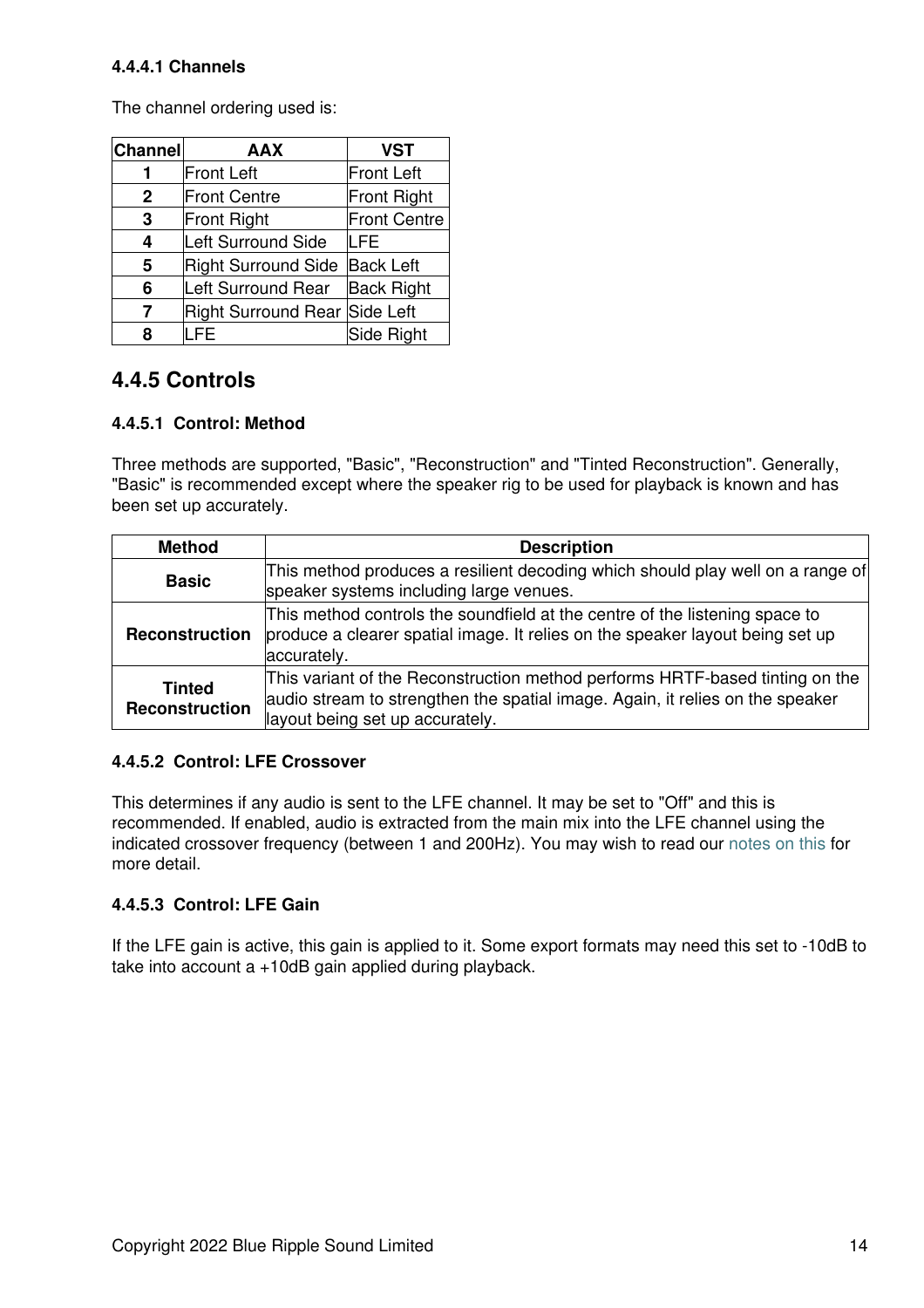## **4.5 O1A Decoder - 7.1.2 (Dolby Atmos)**

<span id="page-16-0"></span>

## **4.5.1 Host Support**

| Host Type Support |     |
|-------------------|-----|
| AAX               | Yes |
| VST2              | Yes |

### **4.5.2 Audio**

|                      | <b>Channels</b> | <b>Content</b>        |
|----------------------|-----------------|-----------------------|
| Input $ 4 $          |                 | IO1A                  |
| Output <sup>10</sup> |                 | $7.1.2$ (Dolby Atmos) |

## **4.5.3 Controls**

- [Method](#page-17-0)
- [LFE Crossover](#page-17-1)
- [LFE Gain](#page-17-2)

## **4.5.4 Description**

This plugin takes a first order ambisonics (O1A) mix and decodes it as 7.1.2.

7.1.2 is a standard mix format for beds in Dolby Atmos. It adds two ceiling channels to standard 7.1.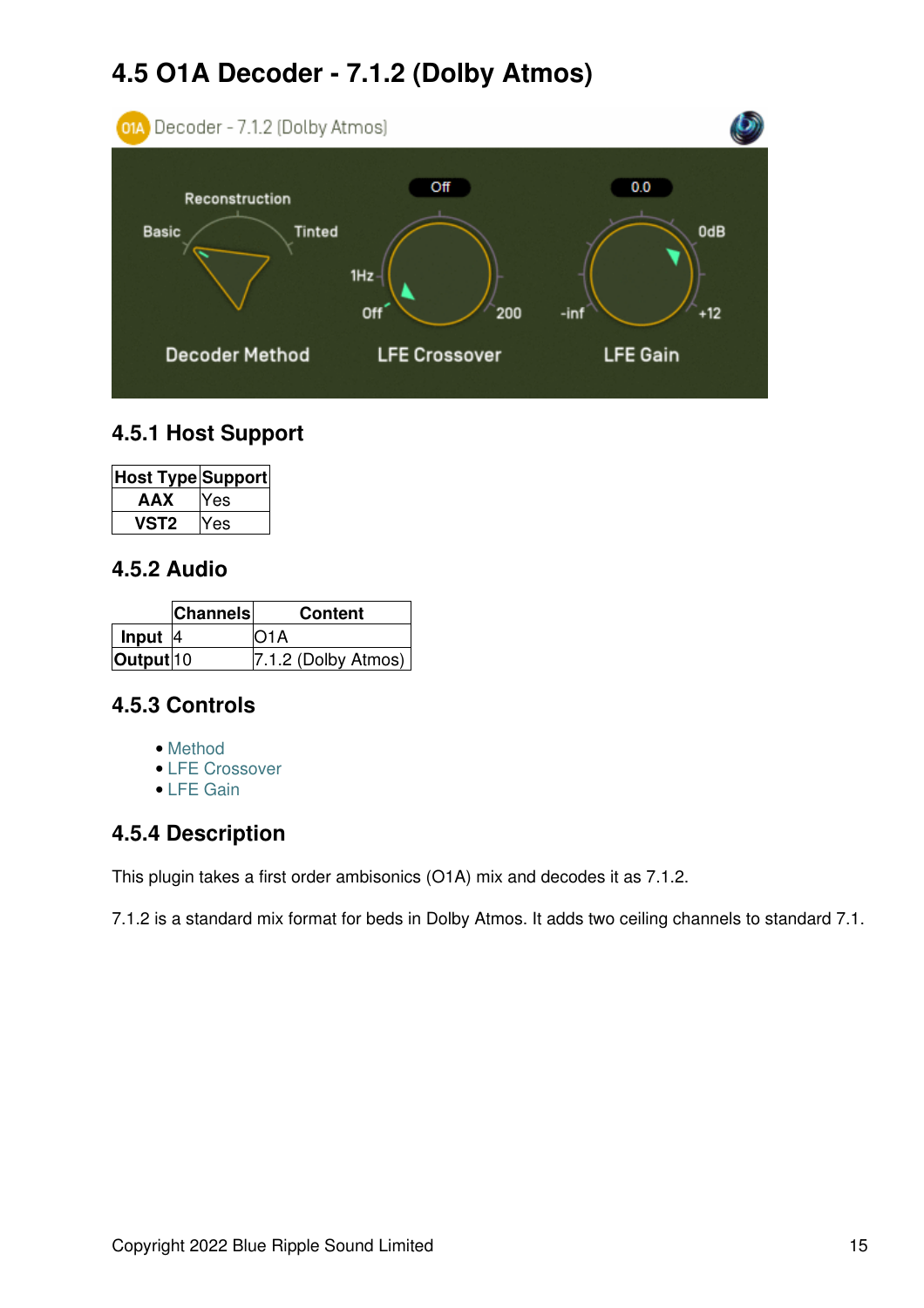#### **4.5.4.1 Channels**

The channel ordering used is:

| <b>Channel</b> | <b>AAX</b>                 | <b>VST</b>                 |
|----------------|----------------------------|----------------------------|
| 1              | <b>Front Left</b>          | Front Left                 |
| $\mathbf{2}$   | <b>Front Centre</b>        | <b>Front Right</b>         |
| 3              | Front Right                | <b>Front Centre</b>        |
| 4              | Left Surround Side         | LFE                        |
| 5              | <b>Right Surround Side</b> | Left Surround Rear         |
| 6              | Left Surround Rear         | <b>Right Surround Rear</b> |
| 7              | <b>Right Surround Rear</b> | Left Surround Side         |
| 8              | LFE                        | Right Surround Side        |
| 9              | Left Top Surround          | Left Top Surround          |
| 10             | <b>Right Top Surround</b>  | Right Top Surround         |

Please note that the channel ordering used by Dolby's Atmos RMU may differ.

## **4.5.5 Controls**

#### <span id="page-17-0"></span>**4.5.5.1 Control: Method**

Three methods are supported, "Basic", "Reconstruction" and "Tinted Reconstruction". Generally, "Basic" is recommended except where the speaker rig to be used for playback is known and has been set up accurately.

| <b>Method</b>                   | <b>Description</b>                                                                                                                                                                               |  |
|---------------------------------|--------------------------------------------------------------------------------------------------------------------------------------------------------------------------------------------------|--|
| <b>Basic</b>                    | This method produces a resilient decoding which should play well on a range of<br>speaker systems including large venues.                                                                        |  |
| <b>Reconstruction</b>           | This method controls the soundfield at the centre of the listening space to<br>produce a clearer spatial image. It relies on the speaker layout being set up<br>accurately.                      |  |
| <b>Tinted</b><br>Reconstruction | This variant of the Reconstruction method performs HRTF-based tinting on the<br>audio stream to strengthen the spatial image. Again, it relies on the speaker<br>layout being set up accurately. |  |

#### <span id="page-17-1"></span>**4.5.5.2 Control: LFE Crossover**

This determines if any audio is sent to the LFE channel. It may be set to "Off" and this is recommended. If enabled, audio is extracted from the main mix into the LFE channel using the indicated crossover frequency (between 1 and 200Hz). You may wish to read our [notes on this](#page-4-2) for more detail.

#### <span id="page-17-2"></span>**4.5.5.3 Control: LFE Gain**

If the LFE gain is active, this gain is applied to it. Some export formats may need this set to -10dB to take into account a +10dB gain applied during playback.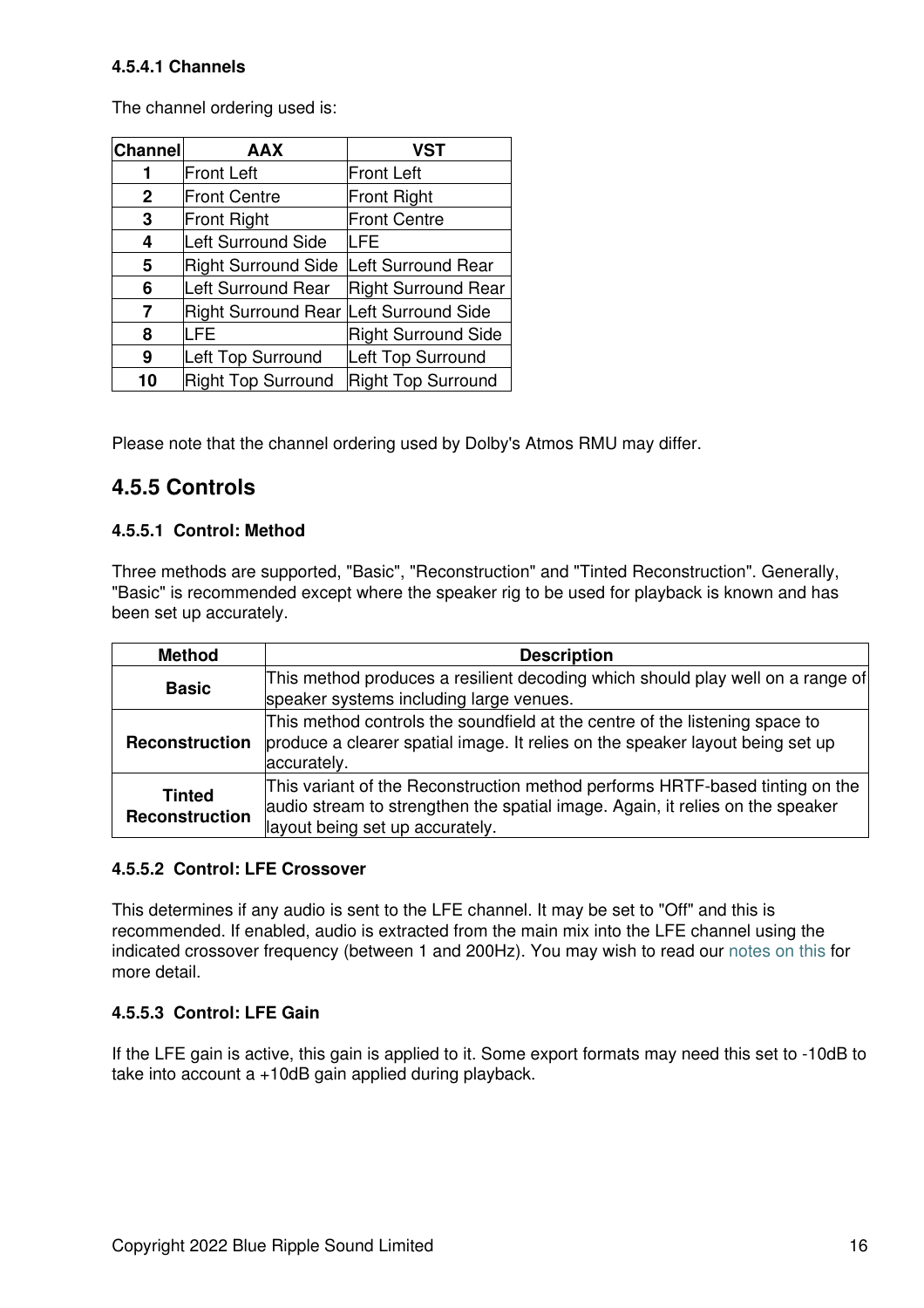## **4.6 O1A Decoder - 7.1.4**

<span id="page-18-0"></span>

### **4.6.1 Host Support**

| <b>Host Type Support</b> |     |
|--------------------------|-----|
| AAX                      |     |
| VST2                     | Yes |

### **4.6.2 Audio**

|           | <b>Channels</b> | <b>Content</b>   |
|-----------|-----------------|------------------|
| Input     |                 | O1A              |
| Output 12 |                 | $7.1.4$ Surround |

## **4.6.3 Controls**

- [Method](#page-19-0)
- [LFE Crossover](#page-19-1)
- [LFE Gain](#page-19-2)

## **4.6.4 Description**

This plugin takes a first order ambisonics (O1A) mix and decodes it to 7.1.4.

Please note that although 7.1.4 is not an uncommon speaker layout for Dolby Atmos playback, the actual mastering and delivery format used is often [7.1.2](#page-16-0).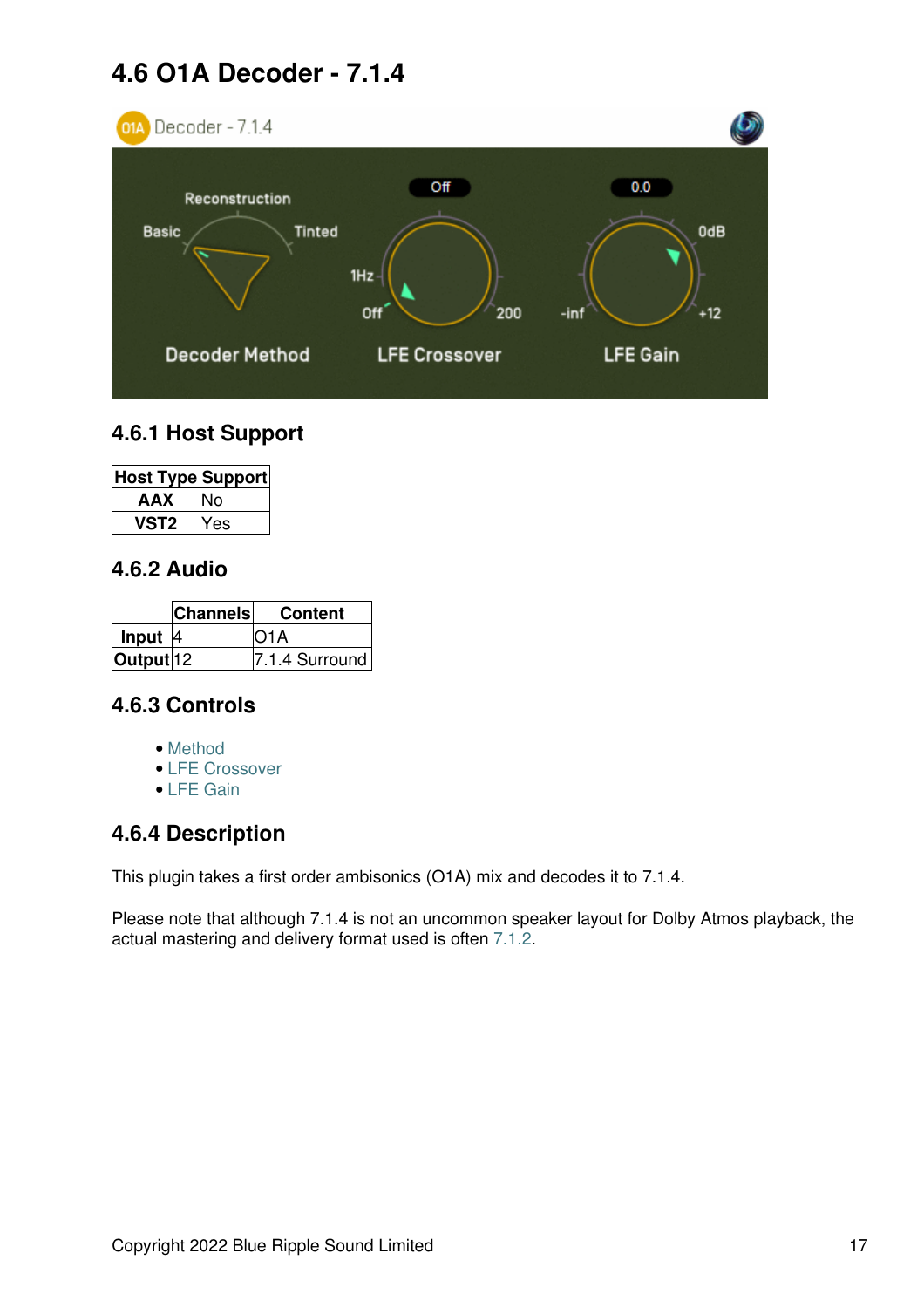#### **4.6.4.1 Channels**

The channel ordering used is:

| Channel     | <b>VST</b>                 |  |
|-------------|----------------------------|--|
|             | <b>Front Left</b>          |  |
| $\mathbf 2$ | <b>Front Right</b>         |  |
| 3           | <b>Front Centre</b>        |  |
| 4           | <b>LFE</b>                 |  |
| 5           | Left Surround Rear         |  |
| 6           | <b>Right Surround Rear</b> |  |
| 7           | <b>Left Surround Side</b>  |  |
| 8           | <b>Right Surround Side</b> |  |
| 9           | Left Top Front             |  |
| 10          | <b>Right Top Front</b>     |  |
| 11          | Left Top Rear              |  |
| 12          | <b>Right Top Rear</b>      |  |

### **4.6.5 Controls**

#### <span id="page-19-0"></span>**4.6.5.1 Control: Method**

Three methods are supported, "Basic", "Reconstruction" and "Tinted Reconstruction". Generally, "Basic" is recommended except where the speaker rig to be used for playback is known and has been set up accurately.

| <b>Method</b>                   | <b>Description</b>                                                                                                                                                                               |
|---------------------------------|--------------------------------------------------------------------------------------------------------------------------------------------------------------------------------------------------|
| <b>Basic</b>                    | This method produces a resilient decoding which should play well on a range of<br>speaker systems including large venues.                                                                        |
| <b>Reconstruction</b>           | This method controls the soundfield at the centre of the listening space to<br>produce a clearer spatial image. It relies on the speaker layout being set up<br>accurately.                      |
| <b>Tinted</b><br>Reconstruction | This variant of the Reconstruction method performs HRTF-based tinting on the<br>audio stream to strengthen the spatial image. Again, it relies on the speaker<br>layout being set up accurately. |

#### <span id="page-19-1"></span>**4.6.5.2 Control: LFE Crossover**

This determines if any audio is sent to the LFE channel. It may be set to "Off" and this is recommended. If enabled, audio is extracted from the main mix into the LFE channel using the indicated crossover frequency (between 1 and 200Hz). You may wish to read our [notes on this](#page-4-2) for more detail.

#### <span id="page-19-2"></span>**4.6.5.3 Control: LFE Gain**

If the LFE gain is active, this gain is applied to it. Some export formats may need this set to -10dB to take into account a +10dB gain applied during playback.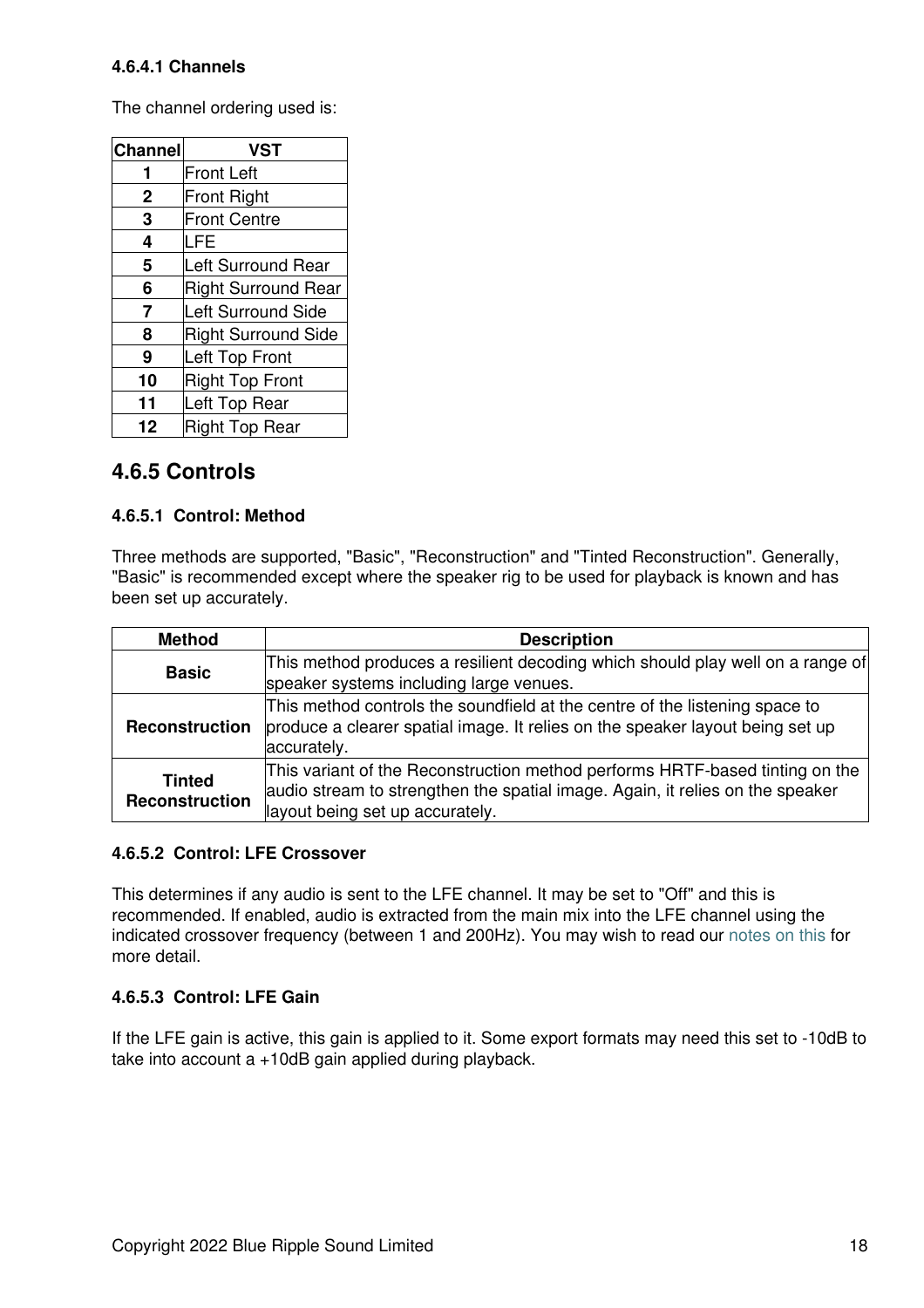## **4.7 O1A Decoder - Auro-3D 9.1, 10.1, 11.1 and 13.1**

<span id="page-20-0"></span>

### **4.7.1 Host Support**

#### **4.7.1.1 O1A Decoder - Auro-3D 9.1**

| <b>Host Type</b> | <b>Support</b>                                              |  |  |
|------------------|-------------------------------------------------------------|--|--|
|                  | <b>AAX</b>   Yes, output mapped to 7.1.2 (Dolby Atmos) stem |  |  |
| VST <sub>2</sub> | Yes                                                         |  |  |

#### **4.7.1.2 O1A Decoder - Auro-3D 10.1**

| Host Type Support |            |  |
|-------------------|------------|--|
| AAX               |            |  |
| VST2              | <b>Yes</b> |  |

#### **4.7.1.3 O1A Decoder - Auro-3D 11.1**

| Host Type Support |     |  |
|-------------------|-----|--|
| AAX               |     |  |
| vst2              | Yes |  |

#### **4.7.1.4 O1A Decoder - Auro-3D 13.1**

| <b>Host Type Support</b> |     |  |
|--------------------------|-----|--|
| <b>AAX</b>               | N٥  |  |
| VST2                     | 'es |  |

#### **4.7.2 Audio**

#### **4.7.2.1 O1A Decoder - Auro-3D 9.1**

|                        | <b>Channels</b> | <b>Content</b>                        |
|------------------------|-----------------|---------------------------------------|
| $\blacksquare$ Input 4 |                 | IO1A                                  |
| Output <sup>10</sup>   |                 | Auro-3D 9.1 (mapped to 7.1.2 for AAX) |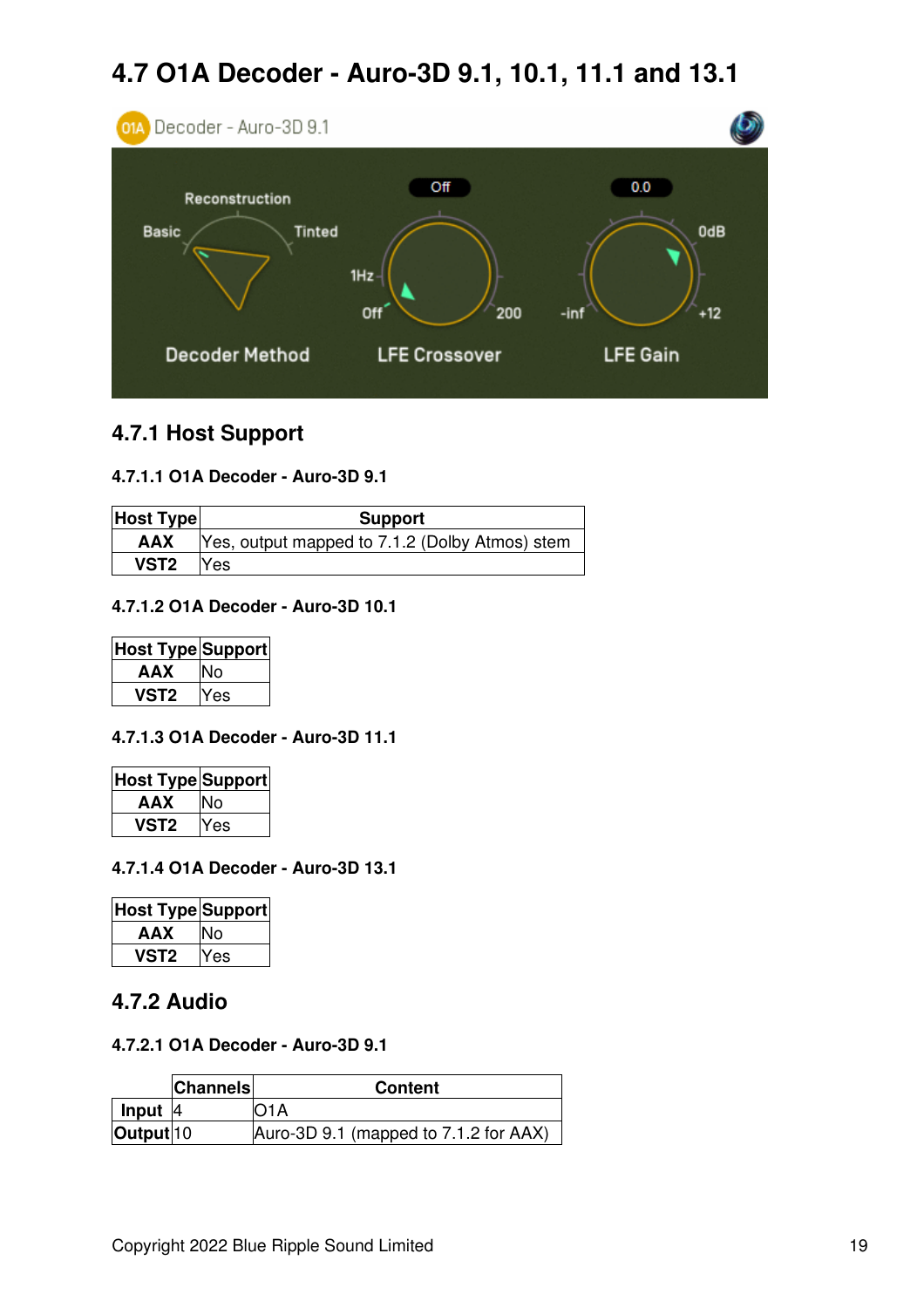#### **4.7.2.2 O1A Decoder - Auro-3D 10.1**

|                      | <b>Channels</b> | <b>Content</b> |
|----------------------|-----------------|----------------|
| Input $ 4 $          |                 | IO1A           |
| Output <sup>11</sup> |                 | Auro-3D 10.1   |

#### **4.7.2.3 O1A Decoder - Auro-3D 11.1**

|                      | <b>Channels</b> | <b>Content</b> |
|----------------------|-----------------|----------------|
| Input $ 4 $          |                 | IO1A           |
| Output <sup>12</sup> |                 | Auro-3D 11.1   |

#### **4.7.2.4 O1A Decoder - Auro-3D 13.1**

|                      | <b>Channels</b> | <b>Content</b> |
|----------------------|-----------------|----------------|
| Input                |                 | IO1A           |
| Output <sup>14</sup> |                 | Auro-3D 13.1   |

### **4.7.3 Controls**

- [Method](#page-22-0)
- [LFE Crossover](#page-22-1)
- [LFE Gain](#page-22-2)

## **4.7.4 Description**

Four decoder plugins are provided, which produce Auro-3D surround mixes from O1A streams. The plugins correspond to each of the Auro-3D 9.1, Auro-3D 10.1, Auro-3D 11.1 and Auro-3D 13.1 speaker layouts.

These plugins do *not* perform bitstream encoding to allow transmission of Auro-3D over backwards-compatible formats. The output is in a form suitable to be fed directly to speaker channels, or to such an encoder.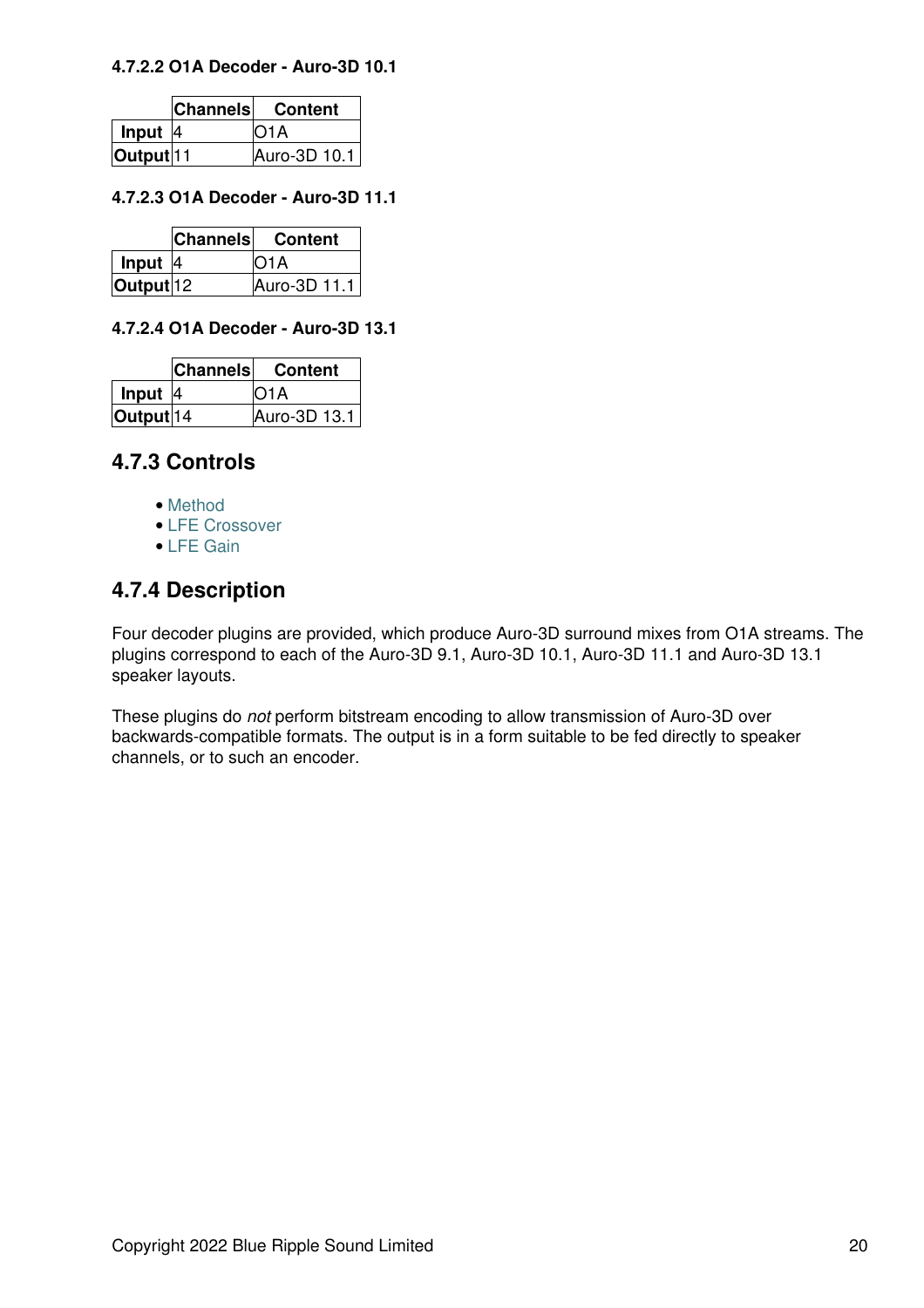#### **4.7.4.1 Channels**

|    |    | Auro-3D 9.1 Auro-3D 10.1 Auro-3D 11.1 Auro-3D 13.1 |    | <b>Channel Name</b>        |
|----|----|----------------------------------------------------|----|----------------------------|
|    |    |                                                    |    | <b>Front Left</b>          |
|    |    |                                                    |    | <b>Front Right</b>         |
| З  |    | 3                                                  |    | <b>Front Centre</b>        |
| 4  |    | 4                                                  |    | LFE                        |
| 5  |    | 5                                                  | 5  | Surround Left              |
| 6  | 6  | 6                                                  | 6  | Surround Right             |
|    |    |                                                    |    | <b>Back Left</b>           |
|    |    |                                                    | 8  | <b>Back Right</b>          |
|    |    |                                                    | 9  | Height Front Left          |
| 8  | 8  | 8                                                  | 10 | <b>Height Front Right</b>  |
| 9  |    | 9                                                  | 11 | Height Surround Left       |
| 10 | 10 | 10                                                 | 12 | Height Surround Right      |
|    |    | 11                                                 | 13 | <b>Height Front Centre</b> |
|    |    | 12                                                 | 14 | <b>Top Ceiling</b>         |

The channel orderings used for the Auro-3D formats are:

Please note that when Auro-3D 9.1 is mapped to 7.1.2 (Dolby Atmos) for AAX, no attempt is made to map to channels where they correspond. The channels simply appear in the order above.

## **4.7.5 Controls**

#### <span id="page-22-0"></span>**4.7.5.1 Control: Method**

Three methods are supported, "Basic", "Reconstruction" and "Tinted Reconstruction". Generally, "Basic" is recommended except where the speaker rig to be used for playback is known and has been set up accurately.

| <b>Method</b>                          | <b>Description</b>                                                                                                                                                                               |  |
|----------------------------------------|--------------------------------------------------------------------------------------------------------------------------------------------------------------------------------------------------|--|
| <b>Basic</b>                           | This method produces a resilient decoding which should play well on a range of<br>speaker systems including large venues.                                                                        |  |
| Reconstruction                         | This method controls the soundfield at the centre of the listening space to<br>produce a clearer spatial image. It relies on the speaker layout being set up<br>accurately.                      |  |
| <b>Tinted</b><br><b>Reconstruction</b> | This variant of the Reconstruction method performs HRTF-based tinting on the<br>audio stream to strengthen the spatial image. Again, it relies on the speaker<br>layout being set up accurately. |  |

#### <span id="page-22-1"></span>**4.7.5.2 Control: LFE Crossover**

This determines if any audio is sent to the LFE channel. It may be set to "Off" and this is recommended. If enabled, audio is extracted from the main mix into the LFE channel using the indicated crossover frequency (between 1 and 200Hz). You may wish to read our [notes on this](#page-4-2) for more detail.

#### <span id="page-22-2"></span>**4.7.5.3 Control: LFE Gain**

If the LFE gain is active, this gain is applied to it. Some export formats may need this set to -10dB to take into account a +10dB gain applied during playback.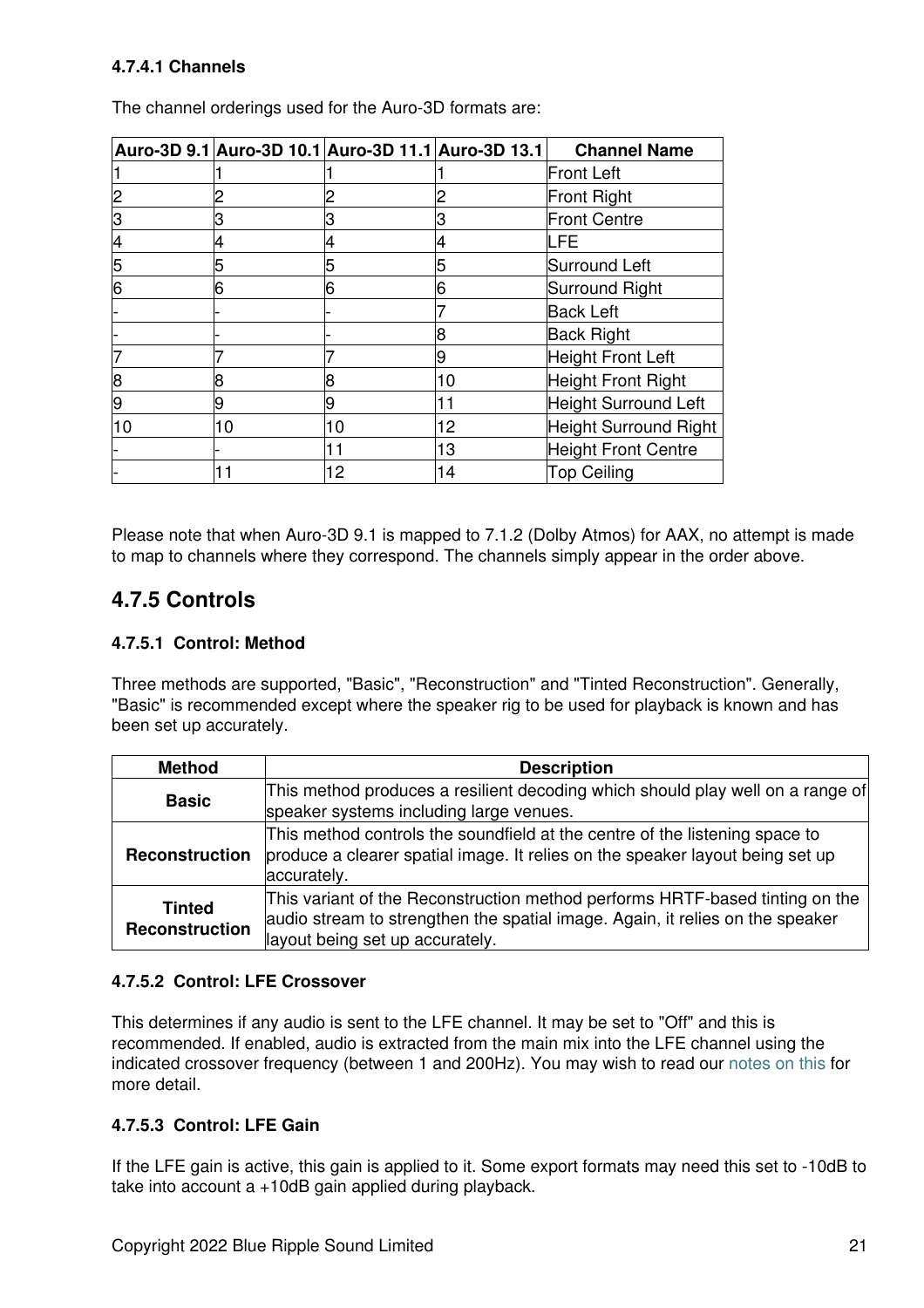## **4.8 O1A Decoder - IMAX 5.0, 6.0 and 12.0**

<span id="page-23-0"></span>

## **4.8.1 Host Support**

#### **4.8.1.1 O1A Decoder - IMAX 5.0**

| <b>Host Type</b> | <b>Support</b>                          |  |
|------------------|-----------------------------------------|--|
| AAX              | Yes, output mapped to standard 5.0 stem |  |
| VST <sub>2</sub> | <b>Yes</b>                              |  |

#### **4.8.1.2 O1A Decoder - IMAX 6.0**

| <b>Host Type</b> | <b>Support</b>                          |  |
|------------------|-----------------------------------------|--|
| AAX              | Yes, output mapped to standard 6.0 stem |  |
| VST2 Yes         |                                         |  |

#### **4.8.1.3 O1A Decoder - IMAX 12.0**

| Host Type Support |      |
|-------------------|------|
| AAX               | N٥   |
| VST2              | IYes |

#### **4.8.2 Audio**

#### **4.8.2.1 O1A Decoder - IMAX 5.0**

|                     | <b>Channels</b> | <b>Content</b>                            |
|---------------------|-----------------|-------------------------------------------|
| $l$ Input $ 4 $     |                 | 71 A                                      |
| Output <sup>5</sup> |                 | IMAX 5.0 (mapped to standard 5.0 for AAX) |

#### **4.8.2.2 O1A Decoder - IMAX 6.0**

|                     | <b>Channels</b> | <b>Content</b>                            |
|---------------------|-----------------|-------------------------------------------|
| $lnput$ 4           |                 | IO1A                                      |
| Output <sup>6</sup> |                 | IMAX 6.0 (mapped to standard 6.0 for AAX) |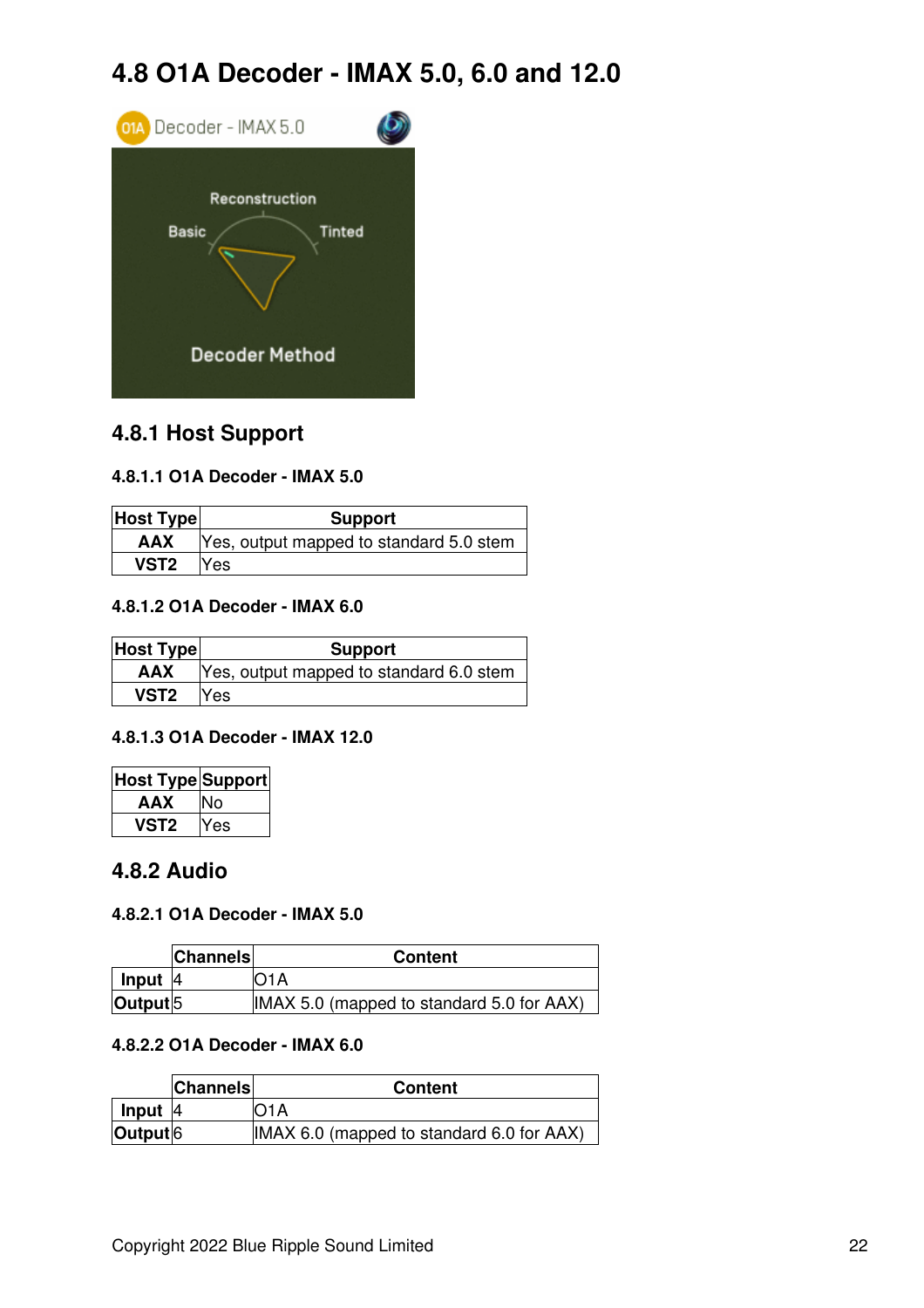#### **4.8.2.3 O1A Decoder - IMAX 12.0**

|                      | <b>Channels Content</b> |                  |
|----------------------|-------------------------|------------------|
| Input $ 4$           |                         | IO1A             |
| Output <sup>12</sup> |                         | <b>IMAX 12.0</b> |

## **4.8.3 Controls**

• [Method](#page-25-0)

### **4.8.4 Description**

These plugins take a first order ambisonics (O1A) mix and decode it as IMAX surround mixes.

#### **4.8.4.1 IMAX 5.0 Channels**

The channel ordering used for IMAX 5.0 is as follows:

| Channel      | <b>AAX</b>                            | <b>VST</b>         |
|--------------|---------------------------------------|--------------------|
|              | <b>Front Left</b>                     | <b>Front Left</b>  |
| $\mathbf{2}$ | <b>Front Centre</b>                   | <b>Front Right</b> |
| 3            | <b>Front Right</b>                    | Front Centre       |
| 4            | Rear Left (mapped to Left Surround)   | <b>Rear Left</b>   |
| 5            | Rear Right (mapped to Right Surround) | <b>Rear Right</b>  |

For AAX, note that this is mapped to standard 5.0.

#### **4.8.4.2 IMAX 6.0 Channels**

| <b>Channel</b> | <b>AAX</b>                                                                   | <b>VST</b>                   |
|----------------|------------------------------------------------------------------------------|------------------------------|
|                | Front Left                                                                   | <b>Front Left</b>            |
| $\mathbf{2}$   | <b>Front Centre</b>                                                          | <b>Front Right</b>           |
| 3              | <b>Front Centre</b><br><b>Front Right</b>                                    |                              |
| 4              | Rear Left (mapped to Left Surround)                                          | <b>Front Centre Overhead</b> |
| 5              | <b>Front Centre Overhead (mapped to Centre Surround)</b><br><b>Rear Left</b> |                              |
| 6              | Rear Right (mapped to Right Surround)                                        | Rear Right                   |

For AAX, note that this is mapped to standard 6.0, with the IMAX Front Centre Overhead channel mapped to the Centre Surround in standard 6.0 (i.e. at the back).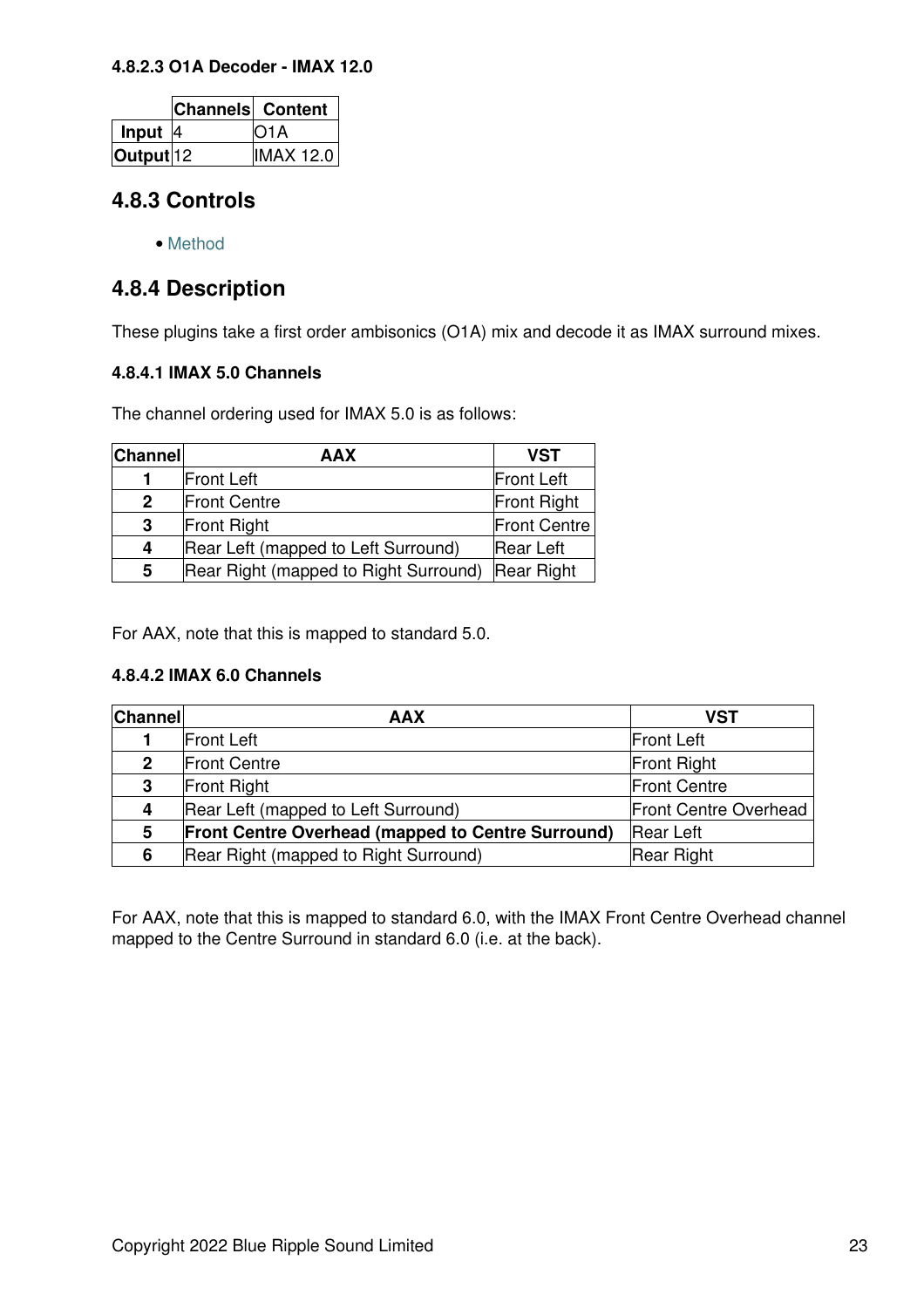#### **4.8.4.3 IMAX 12.0 Channels**

| Channel   | <b>VST</b>                   |
|-----------|------------------------------|
|           | <b>Front Left</b>            |
| 123456789 | <b>Front Right</b>           |
|           | <b>Front Centre</b>          |
|           | <b>Front Centre Overhead</b> |
|           | <b>Rear Left</b>             |
|           | <b>Rear Right</b>            |
|           | <b>Side Left</b>             |
|           | Side Right                   |
|           | <b>Overhead Front Left</b>   |
| 10        | <b>Overhead Front Right</b>  |
| 11        | <b>Overhead Rear Left</b>    |
| 12        | <b>Overhead Rear Right</b>   |

IMAX systems use speakers with wider bandwidth than typical cinema systems. No Low Frequency Effect (LFE) channel is used in the mix formats. Also note that the last two channels in IMAX 5.0 and 6.0 correspond to rear speakers, not side or surround speakers.

## **4.8.5 Controls**

#### <span id="page-25-0"></span>**4.8.5.1 Control: Method**

Three methods are supported, "Basic", "Reconstruction" and "Tinted Reconstruction". Generally, "Basic" is recommended except where the speaker rig to be used for playback is known and has been set up accurately.

| <b>Method</b>                   | <b>Description</b>                                                                                                                                                                               |  |
|---------------------------------|--------------------------------------------------------------------------------------------------------------------------------------------------------------------------------------------------|--|
| <b>Basic</b>                    | This method produces a resilient decoding which should play well on a range of<br>speaker systems including large venues.                                                                        |  |
| Reconstruction                  | This method controls the soundfield at the centre of the listening space to<br>produce a clearer spatial image. It relies on the speaker layout being set up<br>accurately.                      |  |
| <b>Tinted</b><br>Reconstruction | This variant of the Reconstruction method performs HRTF-based tinting on the<br>audio stream to strengthen the spatial image. Again, it relies on the speaker<br>layout being set up accurately. |  |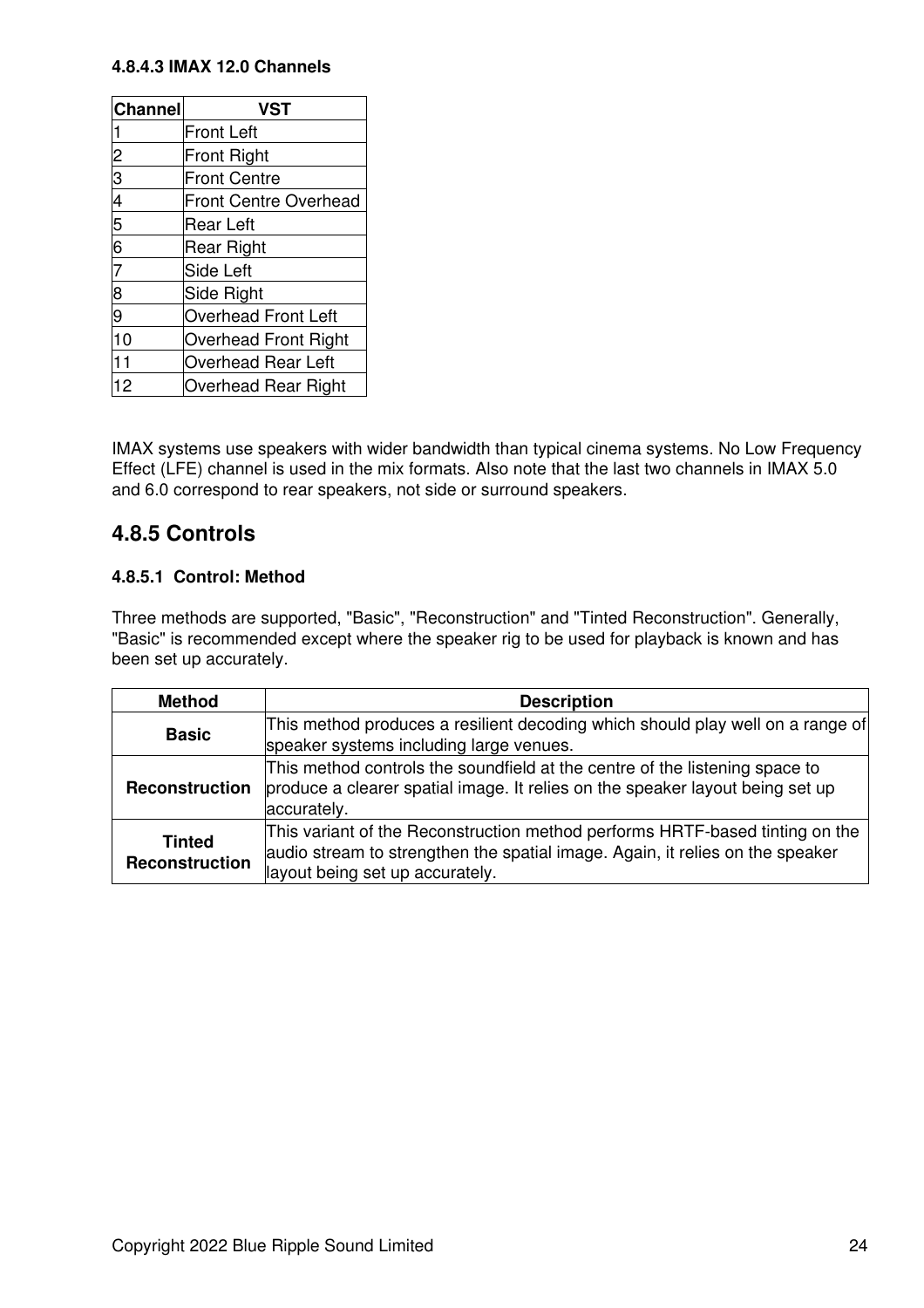## **4.9 O1A Decoder - 22.2**

<span id="page-26-0"></span>

## **4.9.1 Host Support**

| <b>Host Type Support</b> |     |
|--------------------------|-----|
| AAX                      |     |
| VST2                     | Yes |

### **4.9.2 Audio**

|                      | <b>Channels</b> | <b>Content</b> |
|----------------------|-----------------|----------------|
| Input                |                 | IO1A           |
| Output <sup>24</sup> |                 | Hamasaki 22.2  |

## **4.9.3 Controls**

- [Method](#page-27-0)
- [LFE Crossover](#page-28-0)
- [LFE Gain](#page-28-1)

## **4.9.4 Description**

This plugin takes a first order ambisonics (O1A) mix and decodes it as a 24 channel Hamasaki 22.2 surround mix.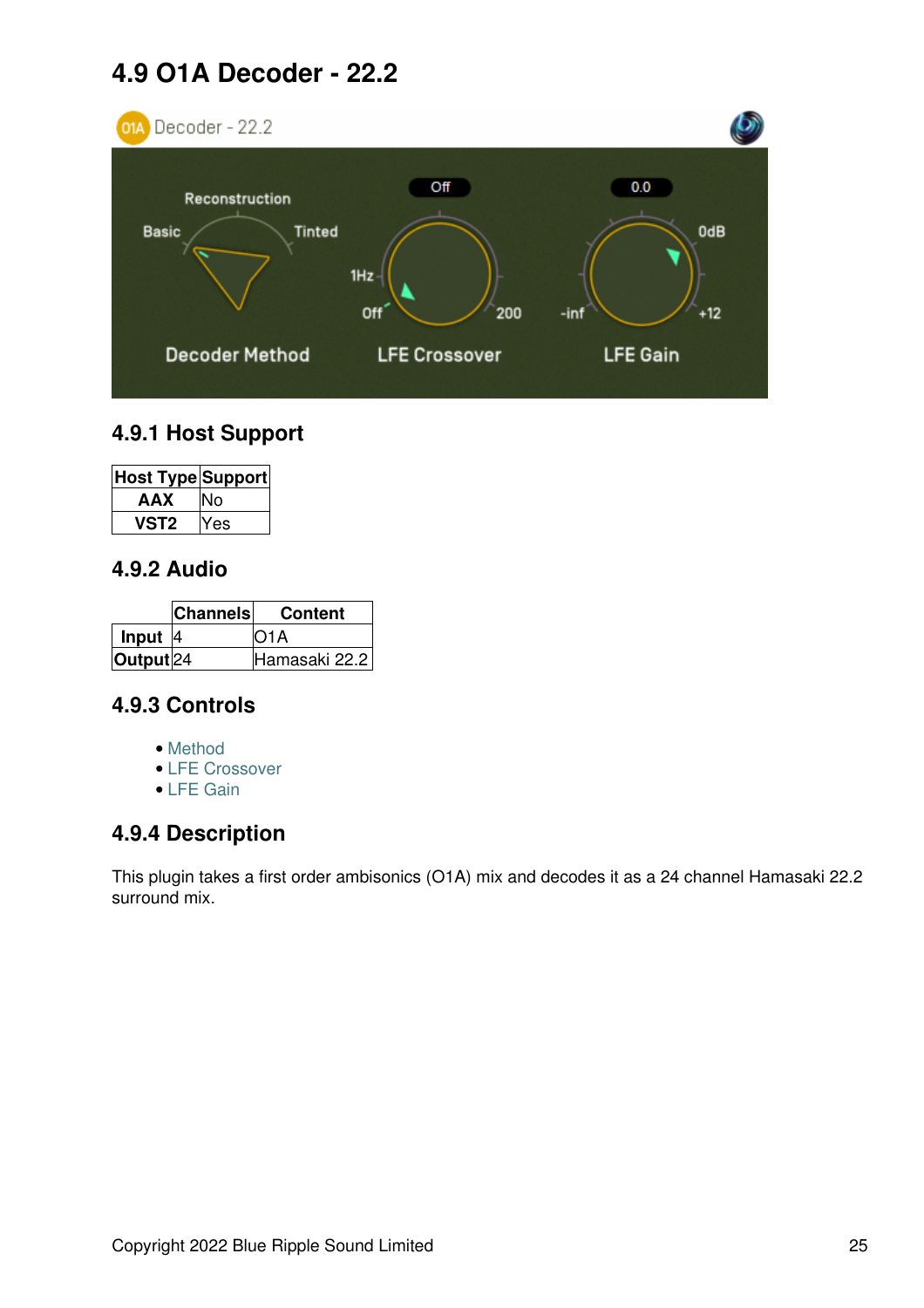#### **4.9.4.1 Channels**

The channel ordering used is:

| <b>Channel</b>          | <b>VST</b>                 |
|-------------------------|----------------------------|
| 1                       | <b>Front Left</b>          |
| $\overline{\mathbf{c}}$ | <b>Front Right</b>         |
| 3                       | <b>Front Centre</b>        |
| 4                       | <b>LFE Left</b>            |
| 5                       | <b>Back Left</b>           |
| 6                       | <b>Back Right</b>          |
| $\overline{7}$          | Front Left/Centre          |
| 8                       | Front Right/Centre         |
| 9                       | <b>Back Centre</b>         |
| 10                      | <b>LFE Right</b>           |
| 11                      | Side Left                  |
| 12                      | Side Right                 |
| 13                      | <b>Top Front Left</b>      |
| 14                      | <b>Top Front Right</b>     |
| 15                      | <b>Top Front Centre</b>    |
| 16                      | <b>Top Centre</b>          |
| 17                      | <b>Top Back Left</b>       |
| 18                      | Top Back Right             |
| 19                      | <b>Top Side Left</b>       |
| 20                      | <b>Top Side Right</b>      |
| 21                      | <b>Top Back Centre</b>     |
| 22                      | <b>Bottom Front Centre</b> |
| 23                      | <b>Bottom Front Left</b>   |
| 24                      | <b>Bottom Front Right</b>  |

## **4.9.5 Controls**

#### <span id="page-27-0"></span>**4.9.5.1 Control: Method**

Three methods are supported, "Basic", "Reconstruction" and "Tinted Reconstruction". Generally, "Basic" is recommended except where the speaker rig to be used for playback is known and has been set up accurately.

| <b>Method</b>                          | <b>Description</b>                                                                                                                                                                               |
|----------------------------------------|--------------------------------------------------------------------------------------------------------------------------------------------------------------------------------------------------|
| <b>Basic</b>                           | This method produces a resilient decoding which should play well on a range of<br>speaker systems including large venues.                                                                        |
| <b>Reconstruction</b>                  | This method controls the soundfield at the centre of the listening space to<br>produce a clearer spatial image. It relies on the speaker layout being set up<br>accurately.                      |
| <b>Tinted</b><br><b>Reconstruction</b> | This variant of the Reconstruction method performs HRTF-based tinting on the<br>audio stream to strengthen the spatial image. Again, it relies on the speaker<br>layout being set up accurately. |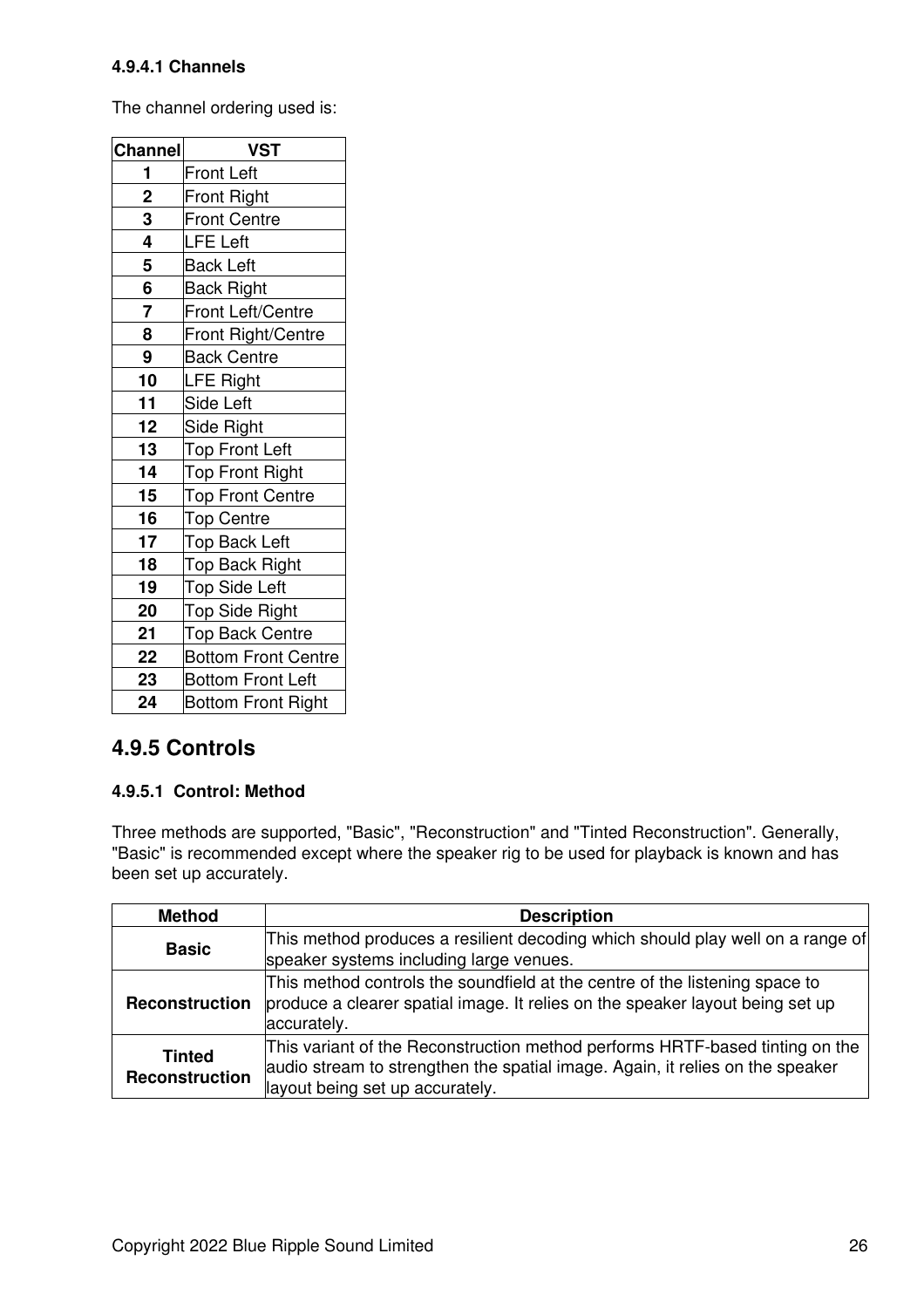#### <span id="page-28-0"></span>**4.9.5.2 Control: LFE Crossover**

This determines if any audio is sent to the LFE channel. It may be set to "Off" and this is recommended. If enabled, audio is extracted from the main mix into the LFE channel using the indicated crossover frequency (between 1 and 200Hz). You may wish to read our [notes on this](#page-4-2) for more detail.

#### <span id="page-28-1"></span>**4.9.5.3 Control: LFE Gain**

If the LFE gain is active, this gain is applied to it. Some export formats may need this set to -10dB to take into account a +10dB gain applied during playback.

Please note that a further -6dB is applied in addition to this setting to compensate for the presence of two LFEs in the 22.2 configuration.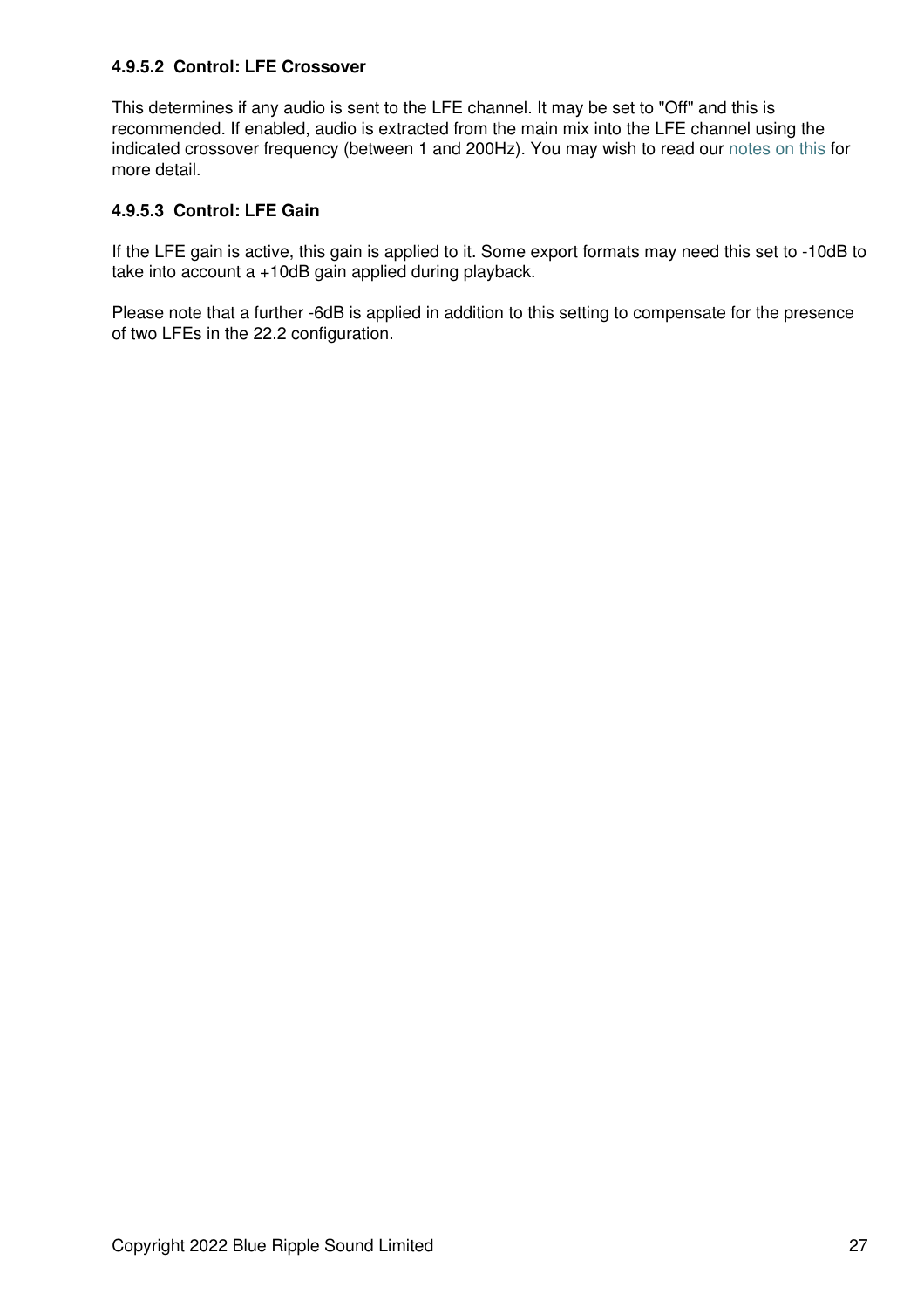## **4.10 O1A Decoder - 3D7.1**

<span id="page-29-0"></span>

## **4.10.1 Host Support**

| <b>Host Type</b> | <b>Support</b>                 |  |
|------------------|--------------------------------|--|
| <b>AAX</b>       | Yes, output mapped to 7.1 stem |  |
| VST <sub>2</sub> | <b>Yes</b>                     |  |

## **4.10.2 Audio**

|                  | <b>Channels</b> | <b>Content</b>                          |
|------------------|-----------------|-----------------------------------------|
| Input 4          |                 |                                         |
| $ $ Output $ 8 $ |                 | 3D7.1 Surround (mapped to standard 7.1) |

## **4.10.3 Controls**

- [Method](#page-30-0)
- [LFE Crossover](#page-31-0)
- [LFE Gain](#page-31-1)

## **4.10.4 Description**

This plugin takes a first order ambisonics (O1A) mix and decodes it as a 3D7.1 surround mix.

3D7.1 is a modified version of the 7.1 speaker layout invented by Simon N. Goodwin. It is based on the equipment used for 7.1 but places the speakers in different locations, some being raised or lowered.

If you intend to use this decoder then you should move your speakers to these new locations. Alternatively there is a normal [O1A decoder for 7.1.](#page-14-0)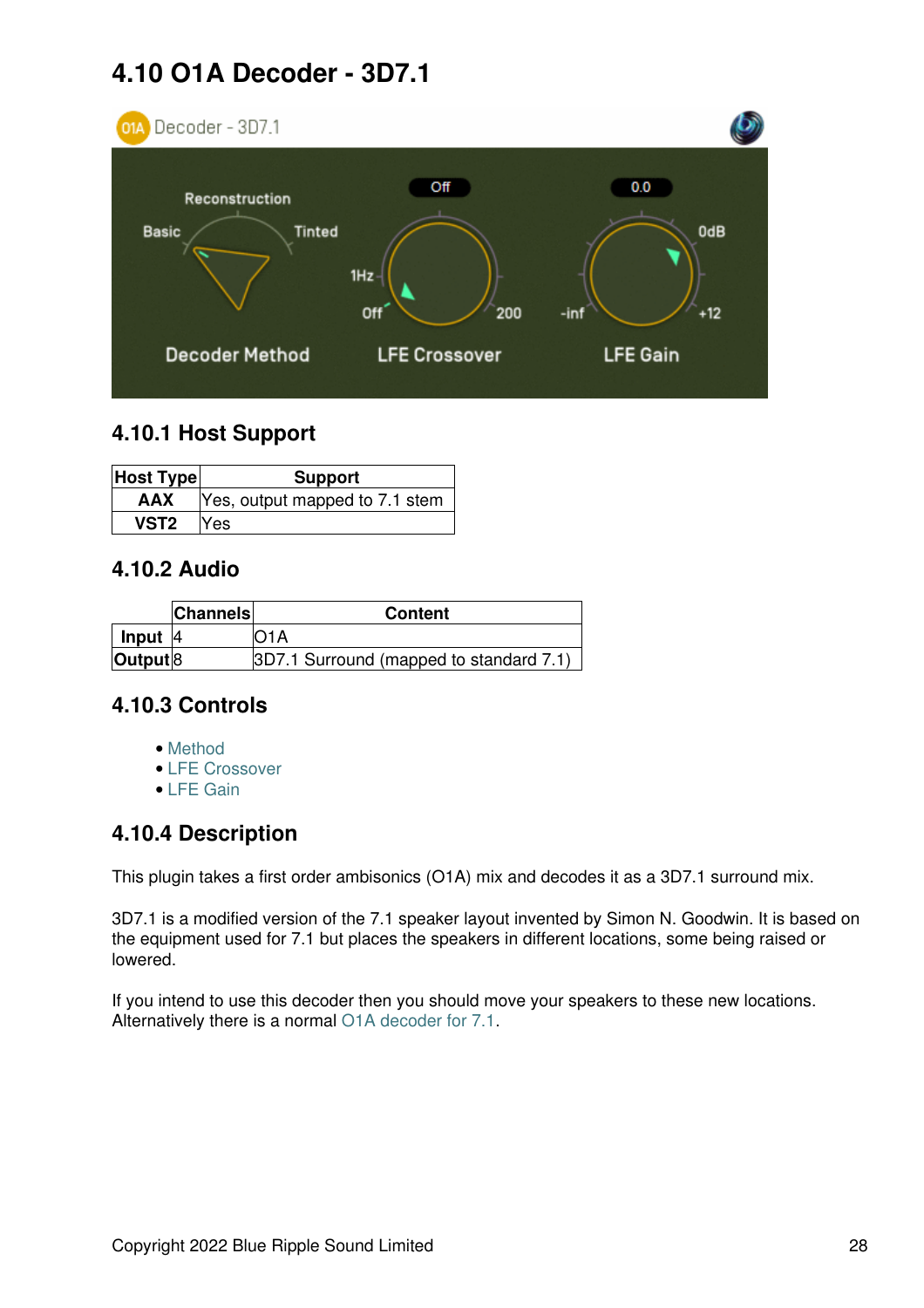#### **4.10.4.1 Channel Ordering for AAX**

For AAX, the channel ordering and assumed speaker locations for the 3D7.1 surround mix are as follow.

|              |                            | Channel 7.1 Speaker Position 3D7.1 Speaker Position Azimuth Elevation Used in 5.1 |        |       |           |
|--------------|----------------------------|-----------------------------------------------------------------------------------|--------|-------|-----------|
|              | <b>Front Left</b>          | Front Left High                                                                   | l+51   | $+24$ | Yes       |
| $\mathbf{2}$ | <b>Front Centre</b>        | <b>Front Centre</b>                                                               |        | Ю     | Yes       |
| 3            | Front Right                | Front Right High                                                                  | -51    | $+24$ | Yes       |
| 4            | Left Surround Side         | <b>Rear Left Low</b>                                                              | $+129$ | $-24$ | Yes       |
| 5            | Right Surround Side        | <b>Rear Right Low</b>                                                             | $-129$ | $-24$ | Yes       |
| 6            | Left Surround Rear         | Rear Centre High                                                                  | $+180$ | $+55$ | <b>No</b> |
|              | <b>Right Surround Rear</b> | Front Centre Low                                                                  |        | $-55$ | <b>No</b> |
| 8            | LFE                        | LFE.                                                                              |        |       | Yes       |

#### **4.10.4.2 VST**

For VST, the channel ordering and assumed speaker locations for the 3D7.1 surround mix are as follow.

|              |                     | Channel 7.1 Speaker Position 3D7.1 Speaker Position Azimuth Elevation Used in 5.1 |        |       |           |
|--------------|---------------------|-----------------------------------------------------------------------------------|--------|-------|-----------|
|              | <b>Front Left</b>   | Front Left High                                                                   | +51    | $+24$ | Yes       |
| $\mathbf{2}$ | Front Right         | Front Right High                                                                  | -51    | $+24$ | Yes       |
| 3            | <b>Front Centre</b> | <b>Front Centre</b>                                                               |        |       | Yes       |
| 4            | LFE.                | LFE.                                                                              |        |       | Yes       |
| 5            | <b>Rear Left</b>    | Rear Centre High                                                                  | +180   | +55   | <b>No</b> |
| 6            | <b>Rear Right</b>   | Front Centre Low                                                                  |        | $-55$ | No        |
|              | Side Left           | <b>Rear Left Low</b>                                                              | $+129$ | $-24$ | Yes       |
| 8            | Side Right          | <b>Rear Right Low</b>                                                             | $-129$ | -24   | Yes       |

In the tables above, azimuth is measured anticlockwise (left) from the front and elevation upwards from the horizontal.

## **4.10.5 Controls**

#### <span id="page-30-0"></span>**4.10.5.1 Control: Method**

Three methods are supported, "Basic", "Reconstruction" and "Tinted Reconstruction". Generally, "Basic" is recommended except where the speaker rig to be used for playback is known and has been set up accurately.

| <b>Method</b>                   | <b>Description</b>                                                                                                                                                                               |
|---------------------------------|--------------------------------------------------------------------------------------------------------------------------------------------------------------------------------------------------|
| <b>Basic</b>                    | This method produces a resilient decoding which should play well on a range of<br>speaker systems including large venues.                                                                        |
| <b>Reconstruction</b>           | This method controls the soundfield at the centre of the listening space to<br>produce a clearer spatial image. It relies on the speaker layout being set up<br>accurately.                      |
| <b>Tinted</b><br>Reconstruction | This variant of the Reconstruction method performs HRTF-based tinting on the<br>audio stream to strengthen the spatial image. Again, it relies on the speaker<br>layout being set up accurately. |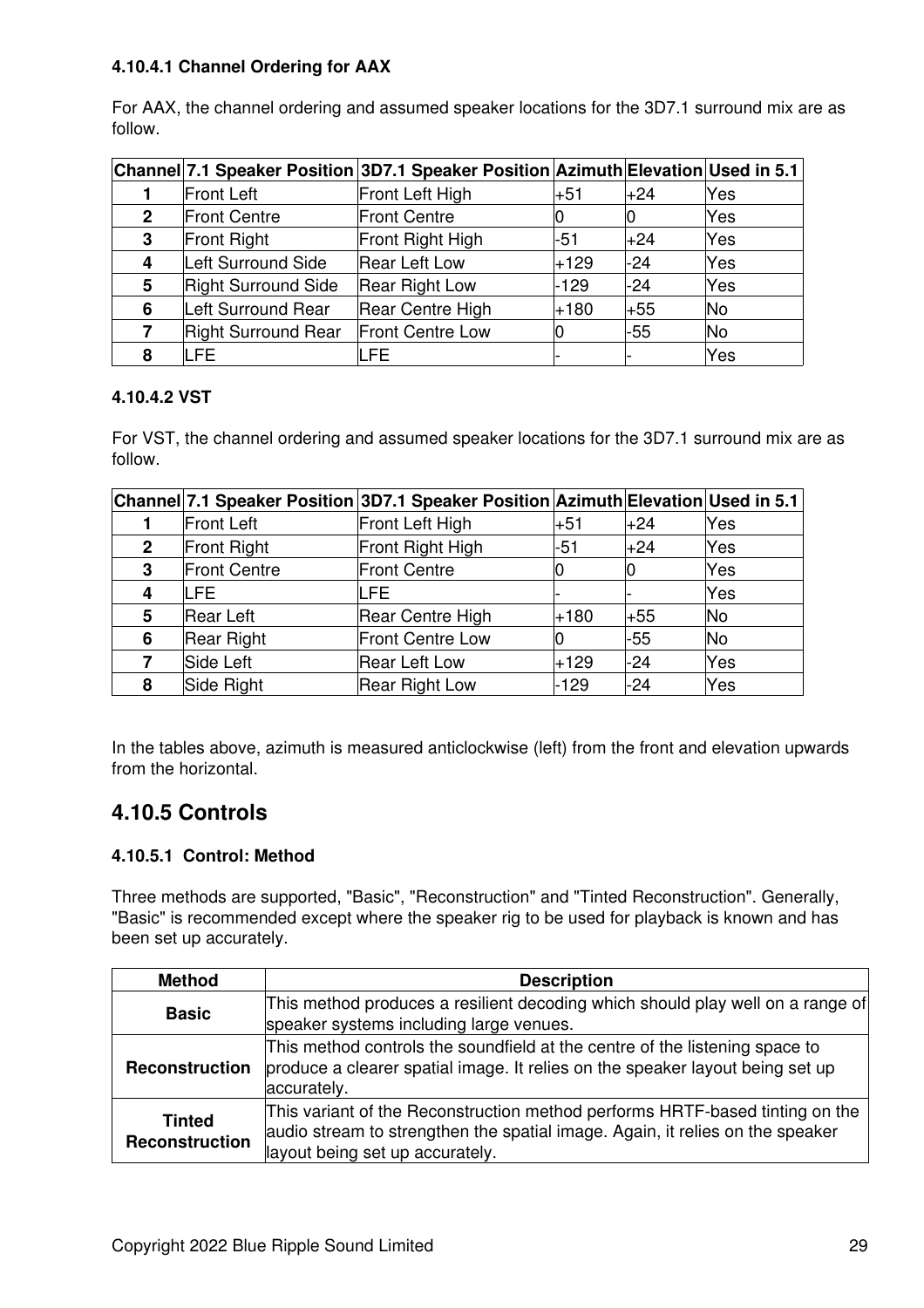#### <span id="page-31-0"></span>**4.10.5.2 Control: LFE Crossover**

This determines if any audio is sent to the LFE channel. It may be set to "Off" and this is recommended. If enabled, audio is extracted from the main mix into the LFE channel using the indicated crossover frequency (between 1 and 200Hz). You may wish to read our [notes on this](#page-4-2) for more detail.

#### <span id="page-31-1"></span>**4.10.5.3 Control: LFE Gain**

If the LFE gain is active, this gain is applied to it. Some export formats may need this set to -10dB to take into account a +10dB gain applied during playback.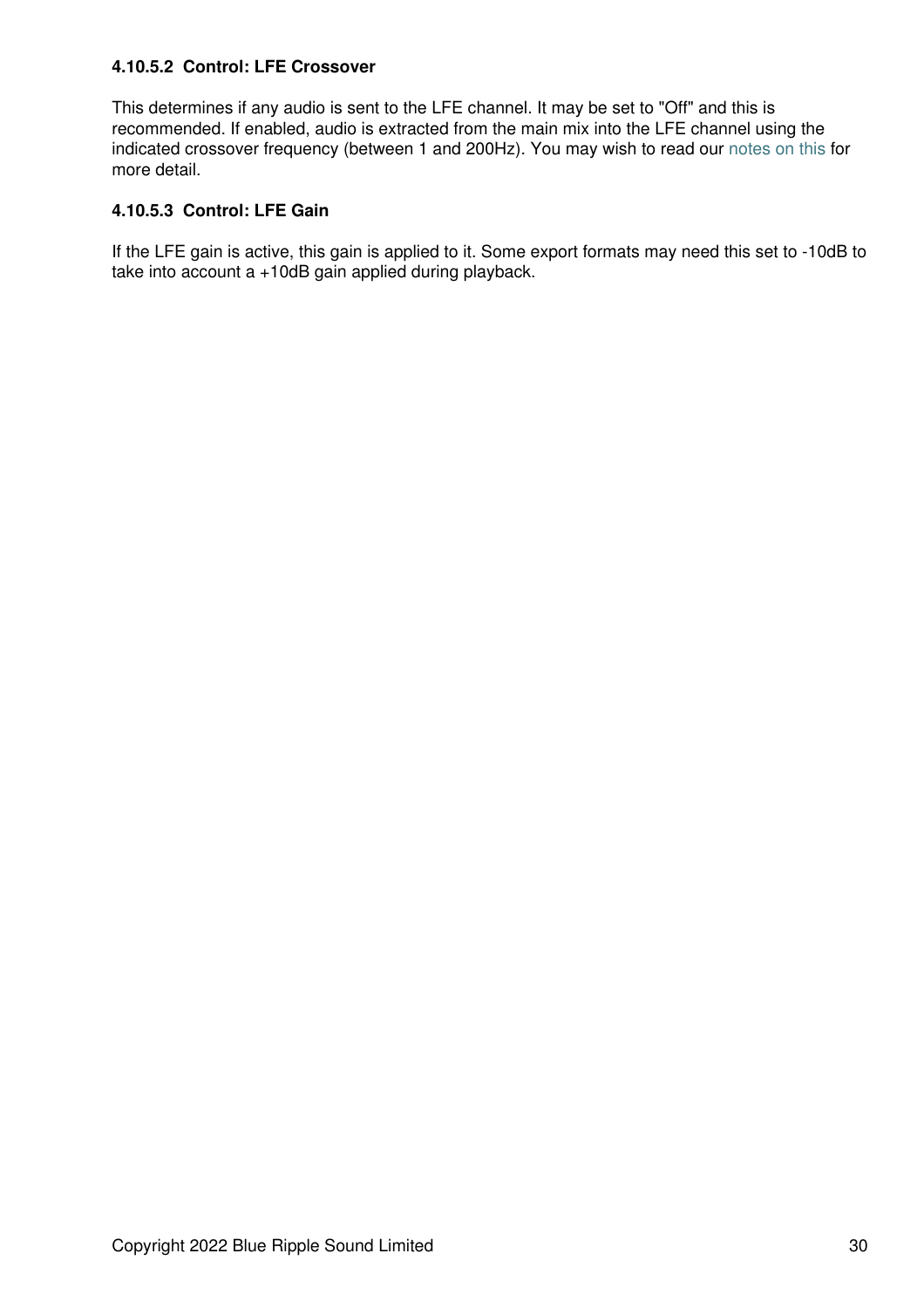## **4.11 O1A Decoder - Cube**

<span id="page-32-0"></span>

## **4.11.1 Host Support**

| <b>Host Type</b> | <b>Support</b>                 |
|------------------|--------------------------------|
| <b>AAX</b>       | Yes, output mapped to 7.1 stem |
| VST <sub>2</sub> | Yes                            |

## **4.11.2 Audio**

|                         | <b>Channels</b> | <b>Content</b>                                 |
|-------------------------|-----------------|------------------------------------------------|
| $\vert$ Input $\vert$ 4 |                 | IO1A                                           |
| $ $ Output $ 8 $        |                 | Speaker feeds for cube (mapped to 7.1 for AAX) |

## **4.11.3 Controls**

• [Method](#page-33-0)

## **4.11.4 Description**

This plugin takes a first order ambisonics (O1A) mix and decodes it as speaker feeds for eight speakers set out at the corners of an cube.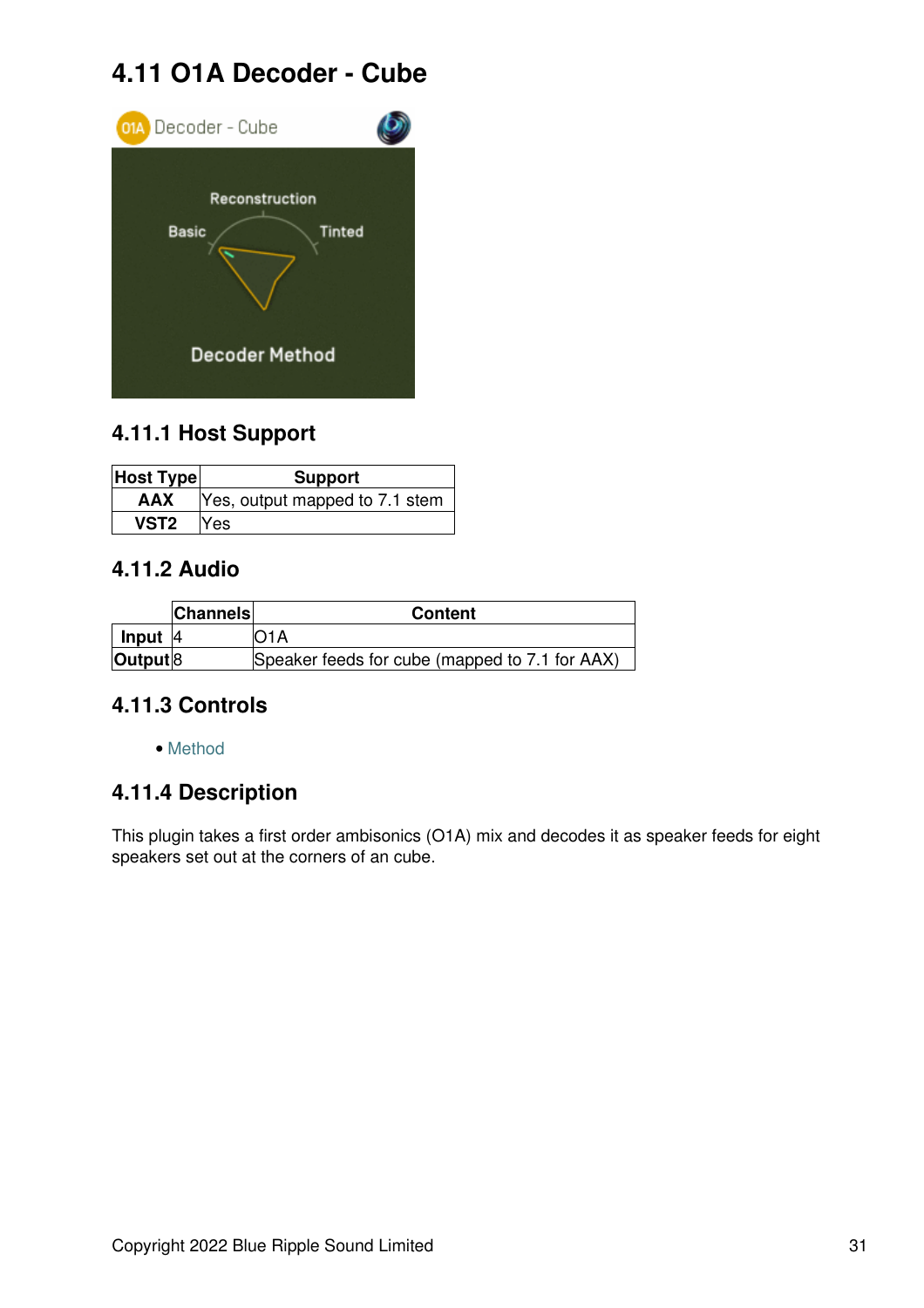#### **4.11.4.1 Channels**

The channel ordering used is:

| <b>Channel</b> | <b>AAX/VST</b>           |
|----------------|--------------------------|
|                | <b>Lower Front Left</b>  |
| 2              | Lower Front Right        |
| 3              | Lower Back Right         |
| 4              | Lower Back Left          |
| 5              | <b>Upper Front Left</b>  |
| 6              | <b>Upper Front Right</b> |
| 7              | <b>Upper Back Right</b>  |
| 8              | <b>Upper Back Left</b>   |

Note that these are mapped directly onto a 7.1 output in the AAX version of the plugin.

## **4.11.5 Controls**

#### <span id="page-33-0"></span>**4.11.5.1 Control: Method**

Three methods are supported, "Basic", "Reconstruction" and "Tinted Reconstruction". Generally, "Basic" is recommended except where the speaker rig to be used for playback is known and has been set up accurately.

| <b>Method</b>                   | <b>Description</b>                                                                                                                                                                               |
|---------------------------------|--------------------------------------------------------------------------------------------------------------------------------------------------------------------------------------------------|
| <b>Basic</b>                    | This method produces a resilient decoding which should play well on a range of<br>speaker systems including large venues.                                                                        |
| Reconstruction                  | This method controls the soundfield at the centre of the listening space to<br>produce a clearer spatial image. It relies on the speaker layout being set up<br>accurately.                      |
| <b>Tinted</b><br>Reconstruction | This variant of the Reconstruction method performs HRTF-based tinting on the<br>audio stream to strengthen the spatial image. Again, it relies on the speaker<br>layout being set up accurately. |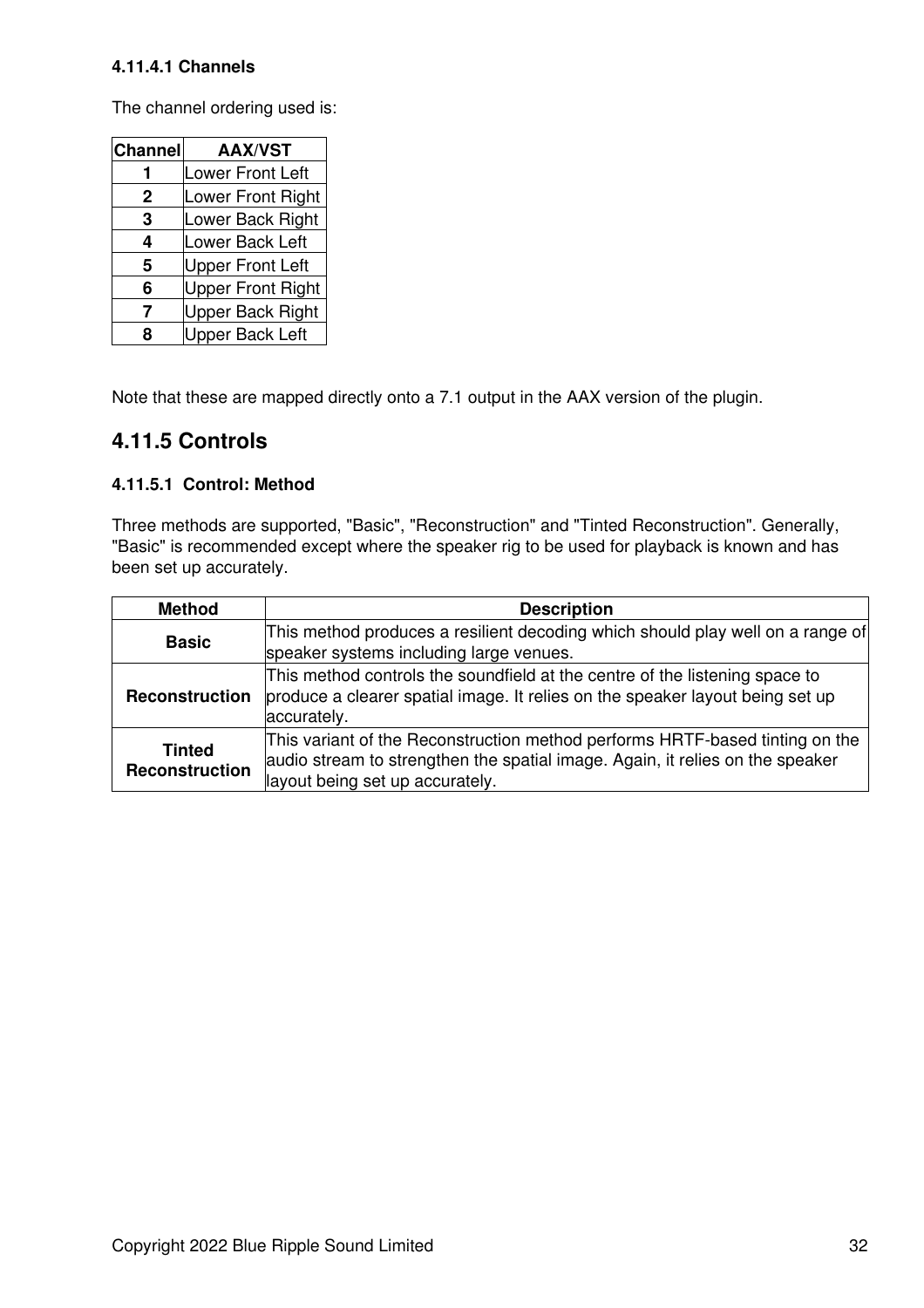## **4.12 O1A Decoder - Hexagon**

<span id="page-34-0"></span>

## **4.12.1 Host Support**

| <b>Host Type</b> | <b>Support</b>                          |  |
|------------------|-----------------------------------------|--|
| <b>AAX</b>       | Yes, output mapped to standard 6.0 stem |  |
| VST <sub>2</sub> | <b>Yes</b>                              |  |

## **4.12.2 Audio**

|                          | <b>Channels</b> | <b>Content</b>                                    |
|--------------------------|-----------------|---------------------------------------------------|
| Input $ 4 $              |                 | D1A                                               |
| $\vert$ Output $\vert$ 6 |                 | Speaker feeds for hexagon (mapped to 6.0 for AAX) |

## **4.12.3 Controls**

• [Method](#page-35-0)

## **4.12.4 Description**

This plugin takes a first order ambisonics (O1A) mix and decodes it as speaker feeds for six speakers set out at the corners of an hexagon.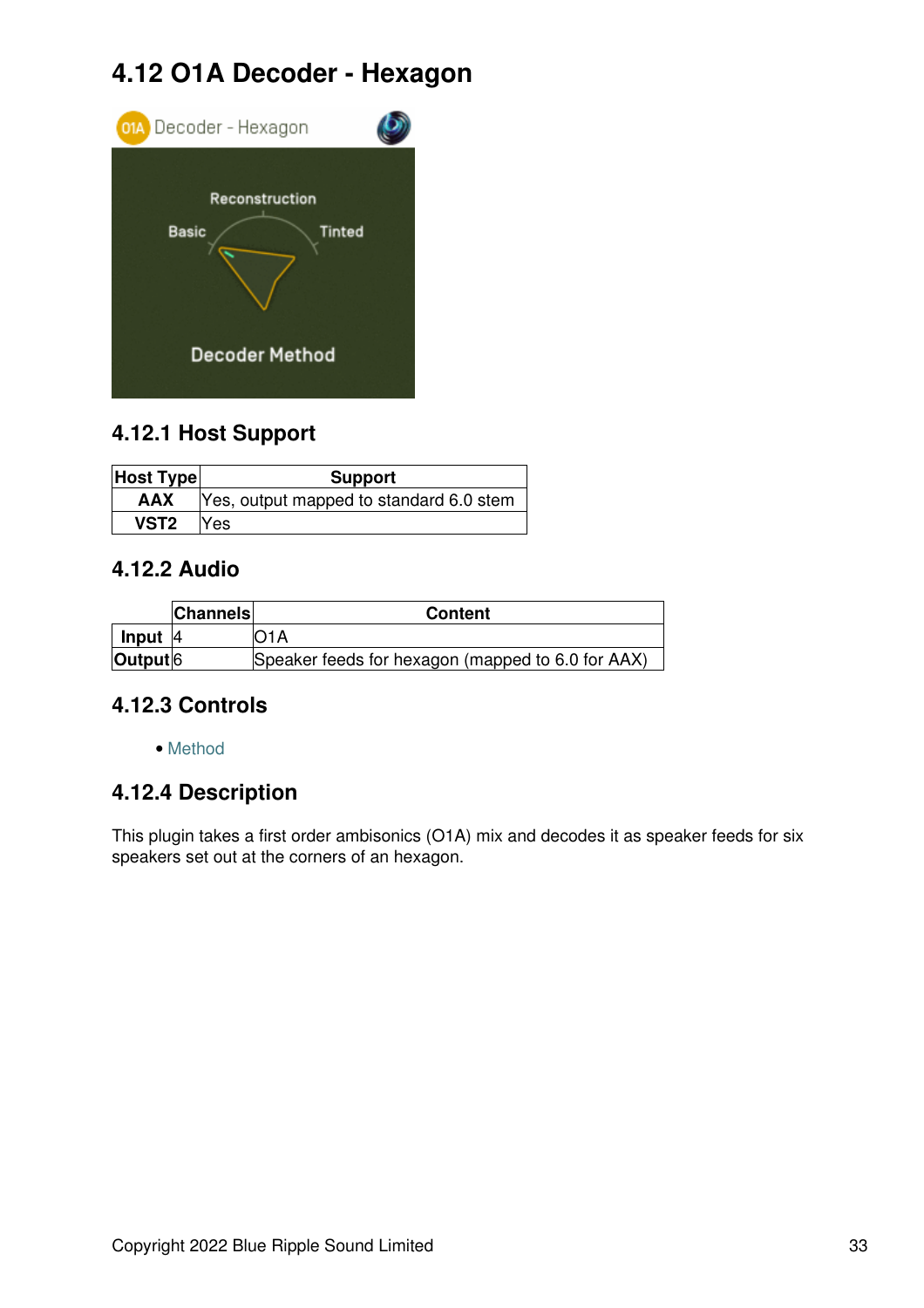#### **4.12.4.1 Channels**

The channel ordering for the speaker feeds assumes that the speakers are set out clockwise around the room, starting at the front and slightly to the left, so the first two channels are roughly where normal "Front Left" and "Front Right" speakers would be.

The channel ordering and speaker azimuths are:

|   | Channel AAX/VST Azimuth |        |
|---|-------------------------|--------|
|   | <b>Front Left</b>       | $+30$  |
| 2 | Front Right -30         |        |
| 3 | Side Right              | l-90   |
| 4 | Back Right -150         |        |
| 5 | <b>Back Left</b>        | $+150$ |
| հ | Side Left               | +90    |

In the table above, azimuth is measured anticlockwise (left) from the front. Note that these are mapped directly onto a 6.0 output in the AAX version of the plugin.

## **4.12.5 Controls**

#### <span id="page-35-0"></span>**4.12.5.1 Control: Method**

Three methods are supported, "Basic", "Reconstruction" and "Tinted Reconstruction". Generally, "Basic" is recommended except where the speaker rig to be used for playback is known and has been set up accurately.

| <b>Method</b>                   | <b>Description</b>                                                                                                                                                                               |  |  |
|---------------------------------|--------------------------------------------------------------------------------------------------------------------------------------------------------------------------------------------------|--|--|
| <b>Basic</b>                    | This method produces a resilient decoding which should play well on a range of<br>speaker systems including large venues.                                                                        |  |  |
| <b>Reconstruction</b>           | This method controls the soundfield at the centre of the listening space to<br>produce a clearer spatial image. It relies on the speaker layout being set up<br>accurately.                      |  |  |
| <b>Tinted</b><br>Reconstruction | This variant of the Reconstruction method performs HRTF-based tinting on the<br>audio stream to strengthen the spatial image. Again, it relies on the speaker<br>layout being set up accurately. |  |  |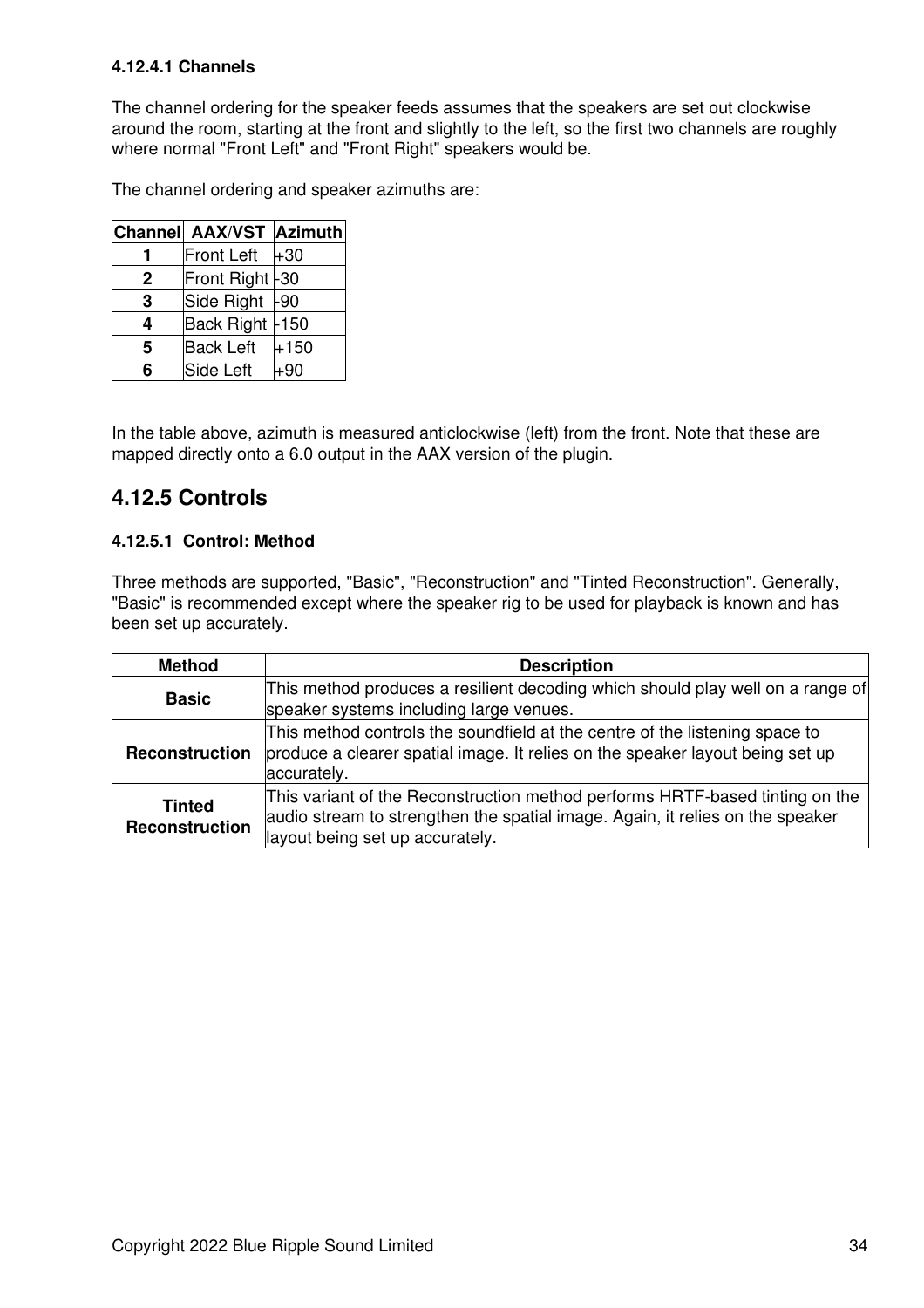## **4.13 O1A Decoder - Octagon**

<span id="page-36-0"></span>

## **4.13.1 Host Support**

| <b>Host Type</b> | <b>Support</b>                 |
|------------------|--------------------------------|
| <b>AAX</b>       | Yes, output mapped to 7.1 stem |
| VST <sub>2</sub> | Yes                            |

## **4.13.2 Audio**

|            | <b>Channels</b> | <b>Content</b>                                    |
|------------|-----------------|---------------------------------------------------|
| Input $ 4$ |                 | IO1A                                              |
| Output 8   |                 | Speaker feeds for octagon (mapped to 7.1 for AAX) |

## **4.13.3 Controls**

• [Method](#page-37-0)

## **4.13.4 Description**

This plugin takes a first order ambisonics (O1A) mix and decodes it as speaker feeds for eight speakers set out at the corners of an octagon.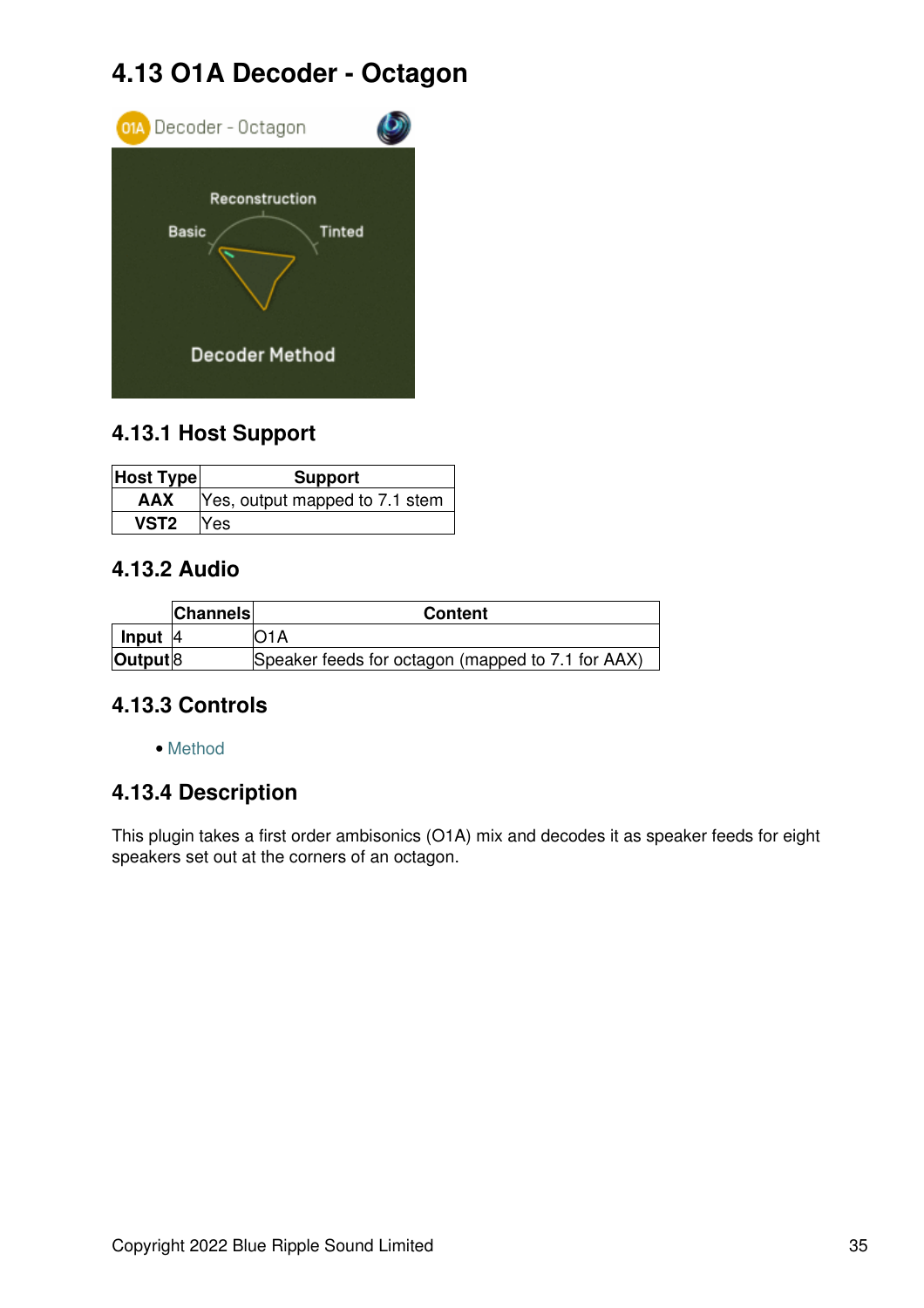#### **4.13.4.1 Channels**

The channel ordering for the speaker feeds assumes that the speakers are set out clockwise around the room, starting at the front and slightly to the left, so the first two channels are roughly where normal "Front Left" and "Front Right" speakers would be.

The channel ordering and speaker azimuths are:

| <b>Channel</b> | <b>AAX/VST</b>       | Azimuth  |
|----------------|----------------------|----------|
| 1              | Left at Front        | +22.5    |
| $\mathbf{2}$   | Right at Front -22.5 |          |
| 3              | Front at Right -67.5 |          |
| 4              | Back at Right -112.5 |          |
| 5              | Right at Back        | $-157.5$ |
| 6              | Left at Back         | $+157.5$ |
| 7              | <b>Back at Left</b>  | $+112.5$ |
| 8              | Front at Left        | $+67.5$  |

In the table above, azimuth is measured anticlockwise (left) from the front. Note that these are mapped directly onto a 7.1 output in the AAX version of the plugin.

### **4.13.5 Controls**

#### <span id="page-37-0"></span>**4.13.5.1 Control: Method**

Three methods are supported, "Basic", "Reconstruction" and "Tinted Reconstruction". Generally, "Basic" is recommended except where the speaker rig to be used for playback is known and has been set up accurately.

| <b>Method</b>                   | <b>Description</b>                                                                                                                                                                               |  |  |
|---------------------------------|--------------------------------------------------------------------------------------------------------------------------------------------------------------------------------------------------|--|--|
| <b>Basic</b>                    | This method produces a resilient decoding which should play well on a range of<br>speaker systems including large venues.                                                                        |  |  |
| <b>Reconstruction</b>           | This method controls the soundfield at the centre of the listening space to<br>produce a clearer spatial image. It relies on the speaker layout being set up<br>accurately.                      |  |  |
| <b>Tinted</b><br>Reconstruction | This variant of the Reconstruction method performs HRTF-based tinting on the<br>audio stream to strengthen the spatial image. Again, it relies on the speaker<br>layout being set up accurately. |  |  |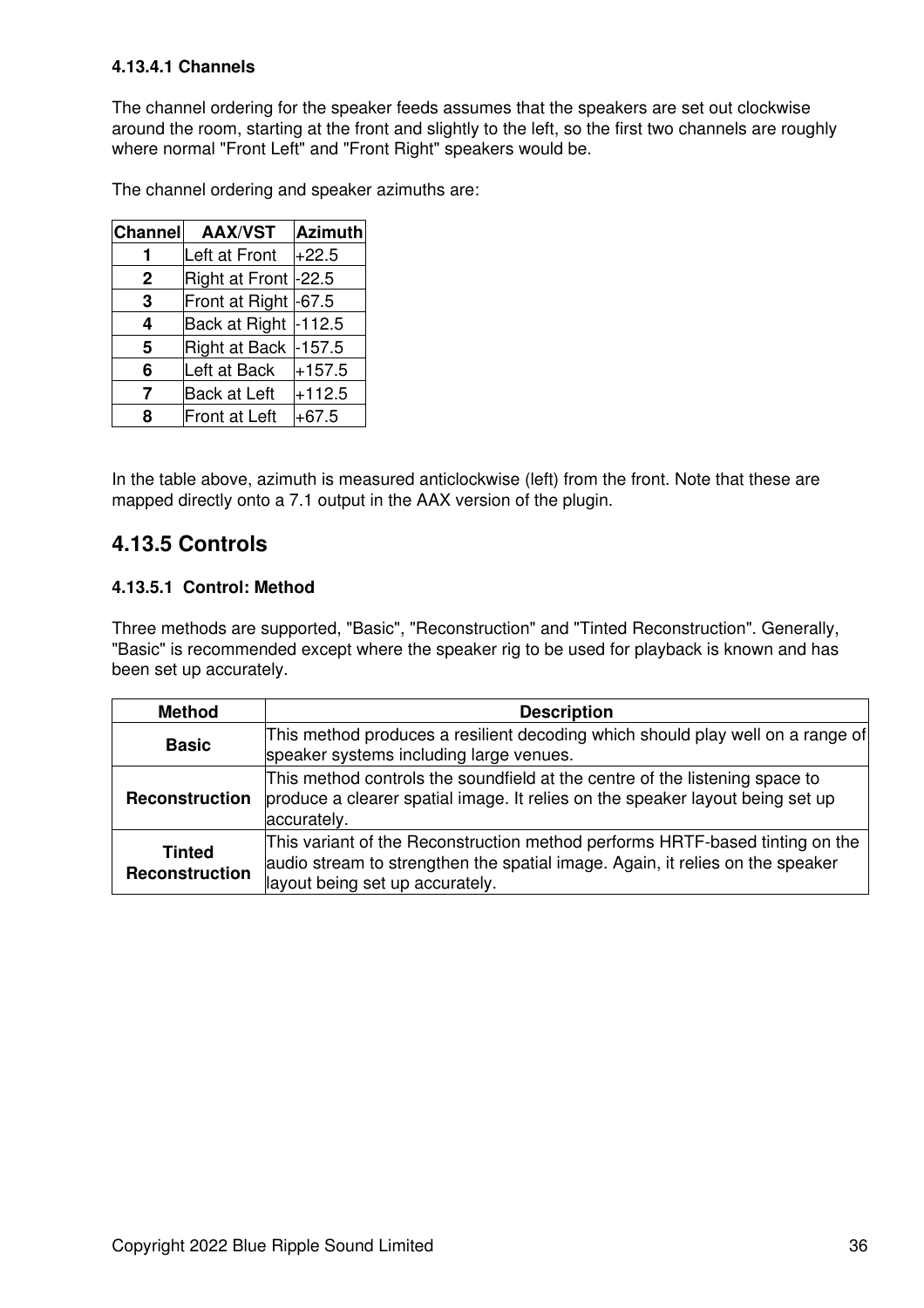## <span id="page-38-0"></span>**5 Other Decoders and Converters**

## <span id="page-38-1"></span>**5.1 O1A Decoder - Mono**



## **5.1.1 Host Support**

| Host Type Support |     |
|-------------------|-----|
| AAX               | Yes |
| 'ST2              | Yes |

## **5.1.2 Audio**

|                     | <b>Channels Content</b> |                   |
|---------------------|-------------------------|-------------------|
| Input               | <u>4</u>                | IO <sub>1</sub> A |
| Output <sup>1</sup> |                         | Mono              |

## **5.1.3 Description**

This plugin takes a first order ambisonics (O1A) mix and reduces it to mono by discarding everything but its omnidirectional component.

This type of mix is particularly suitable for level analysis, including loudness monitoring.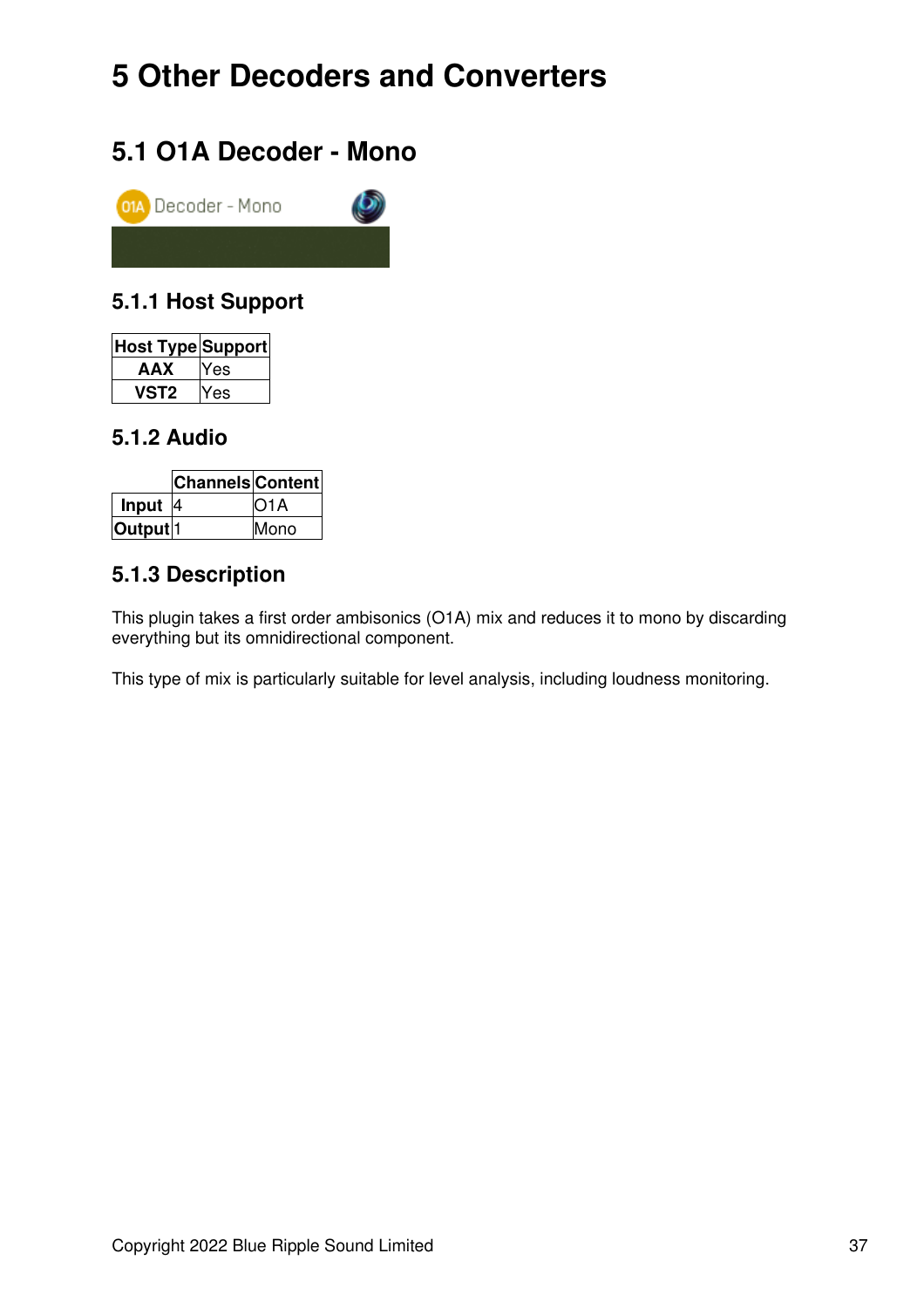## **5.2 O1A Decoder - Quad Binaural**

<span id="page-39-0"></span>

## **5.2.1 Host Support**

| Host Type Support |       |
|-------------------|-------|
| AAX               | Yes   |
| vst2              | res ⁄ |

### **5.2.2 Audio**

|                          | <b>Channels</b> | <b>Content</b>                     |
|--------------------------|-----------------|------------------------------------|
| Input $ 4 $              |                 | IO <sub>1</sub> A                  |
| $\vert$ Output $\vert$ 2 |                 | Binaural Stereo (one head of four) |

## **5.2.3 Controls**

• [Head](#page-40-0)

## **5.2.4 Description**

This plugin takes a first order ambisonic (O1A) mix and decodes it to synthetic "Quad Binaural".

Quad Binaural is a format used in some Virtual Reality (VR) applications. It uses four binaural stereo recordings for pairs of ears at ninety degree angles (so eight audio channels in total). The stereo recordings are mixed together during playback in a way that can give the impression of a horizontal scene rotation, typically in response to head-tracking.

We do not particularly recommend the Quad Binaural format for VR applications. If your VR audio engine supports ambisonics properly then better rotational results can be achieved using ambisonic formats directly (for example, in Rapture3D Universal).

The decoder plugin assumes that at any one time during playback, two of the four binaural stereo recordings will be mixed together to produce the final binaural output, using sine and cosine gains (i.e. an equal-power crossfade). This can cause various artefacts which the binaural processing used in this plugin attempts to compensate for. Because of this, when only one head is being used, the results are typically *not* as good as when using the standard headphone decoder directly.

**We recommend use of the standard binaural headphone decoder ([O1A Decoder -](#page-7-1) [Headphones](#page-7-1)) instead of this plugin when Quad Binaural is not in use.**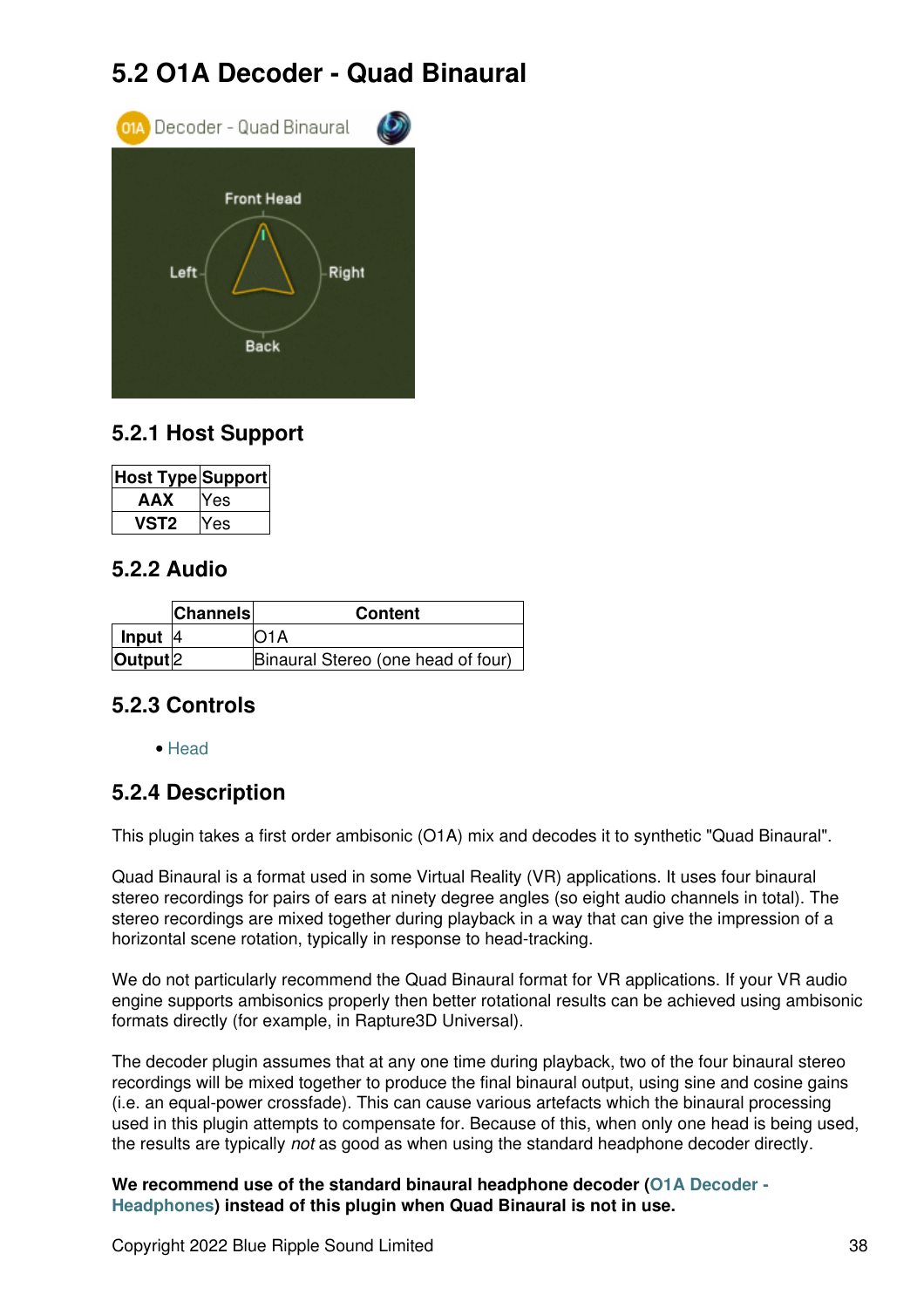## **5.2.5 Controls**

#### <span id="page-40-0"></span>**5.2.5.1 Control: Head**

This control identifies which of the four binaural stereo recordings should be synthesized. They are:

|      | <b>Head Scene Rotation</b> |
|------|----------------------------|
|      | Front 0 degrees            |
|      | Right 90 degrees           |
|      | Back 180 degrees           |
| Left | 270 degrees                |

For instance, the "Right" head corresponds to the case where the head is looking 90 degrees to the right. The scene is thus rotated 90 degrees to the left, so a sound that was previously at the front will be heard on the left.

#### **5.2.5.2 Technical Notes**

This plugin is based on the Blue Ripple Sound Amber HRTF (see the [O1A Decoder - Headphones](#page-7-1) plugin). However, it has been simplified and modified to improve results with Quad Binaural rotation.

The plugin compensates assuming a sine and cosine equal-power crossfade during rotation. Results with linear crossfades are not expected to be as good.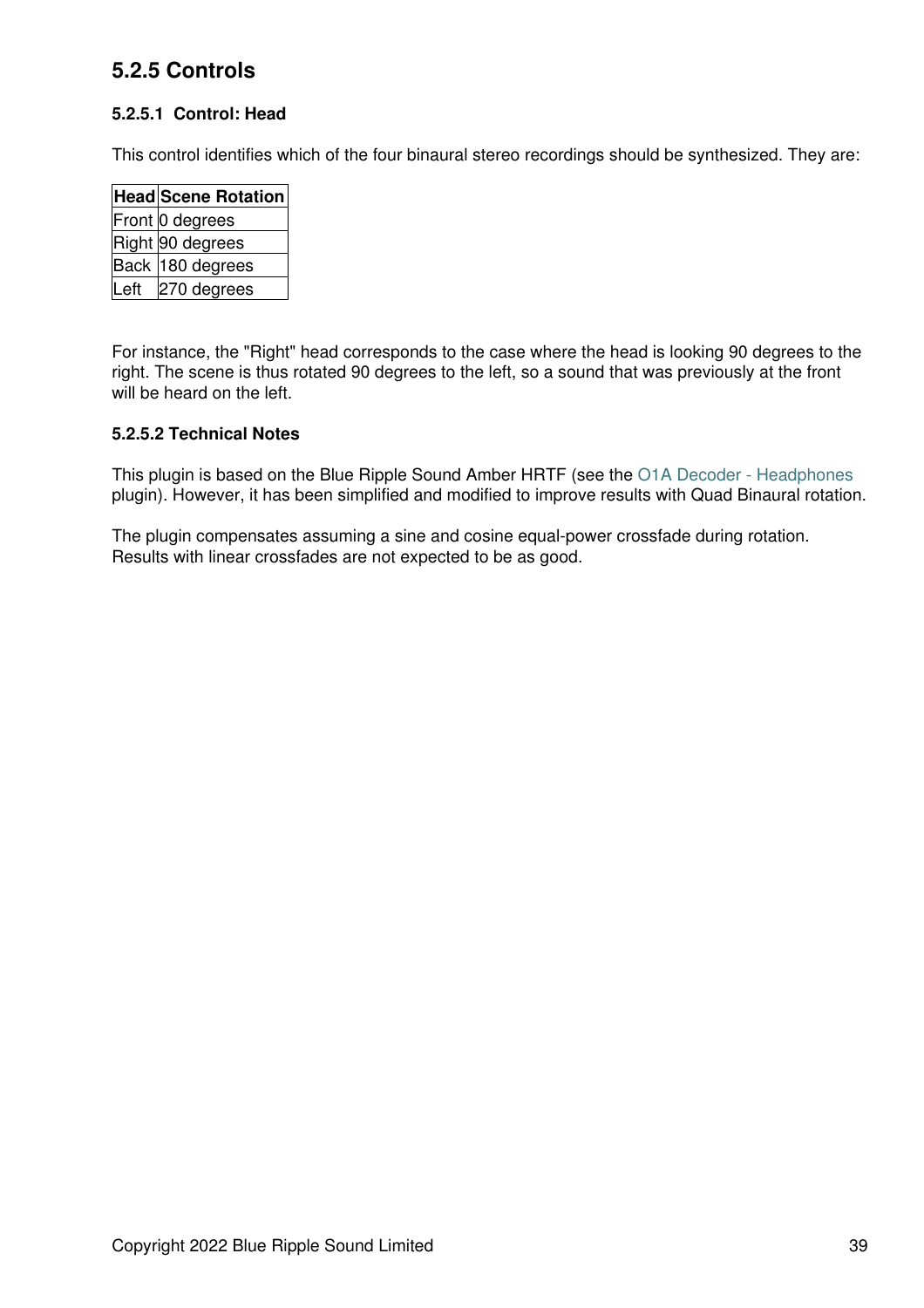## **5.3 O1A Decoder - UHJ Stereo**

<span id="page-41-0"></span>

## **5.3.1 Host Support**

| Host Type Support |     |
|-------------------|-----|
| AAX               | Yes |
| /ST2              | es  |

### **5.3.2 Audio**

|                     | <b>Channels</b> Content |
|---------------------|-------------------------|
| Input $ 4$          | IO1A                    |
| Output <sup>2</sup> | UHJ Stereo              |

## **5.3.3 Description**

This plugin takes a first order ambisonics (O1A) mix and converts it into UHJ stereo. This form of stereo uses phase to encode a small amount of ambisonic surround sound information, which can be recovered later, for instance in special A/V receivers.

UHJ stereo was introduced in 1985 for use with first order ambisonics. It contains no height information, only takes audio from three of the sixteen channels that make up O1A and those channels cannot be recovered entirely. However, it does allow an impressive amount of spatial detail to be "hidden" in the stream while still being good to listen to in stereo.

UHJ stereo is sometimes used for artistic reasons, as stereo formed this way has particular sound qualities. For instance, UHJ produces a "phasey" stereo image when sounds are behind, which can be desirable.

For simple stereo decoding you might also wish to try the basic [O1A Decoder - Stereo](#page-8-1) plugin.

This plugin uses a gain boost of +4.315dB relative to the common UHJ decoding equations, for consistency with other Blue Ripple Sound studio decoders.